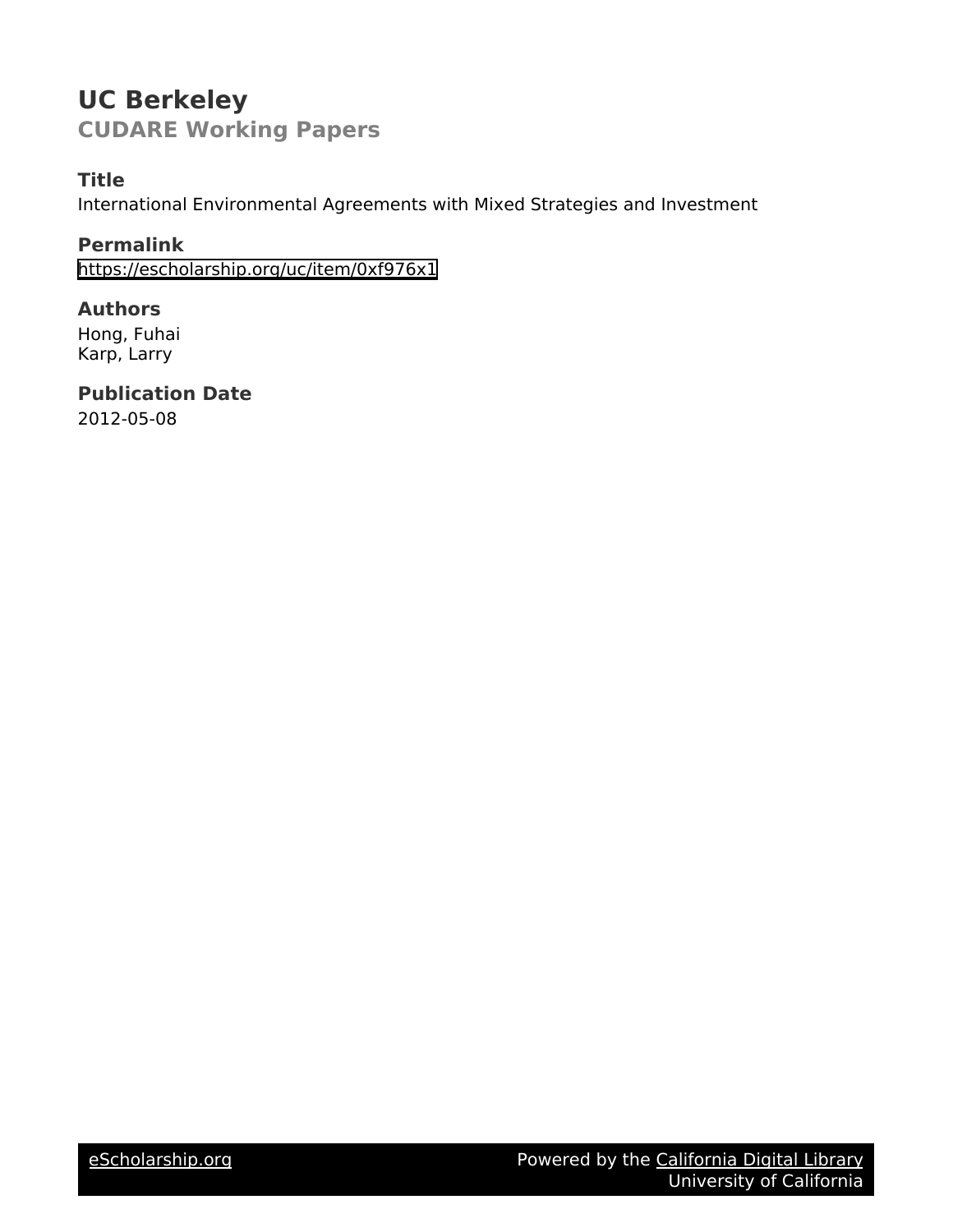University of California, Berkeley Department of Agricultural & Resource Economics

# *CUDARE Working Papers*

*Year 2012 Paper 1129*

# International Environmental Agreements with Mixed Strategies and Investment

Fuhsai Hong and Larry Karp

Copyright **©** 2012 by author(s).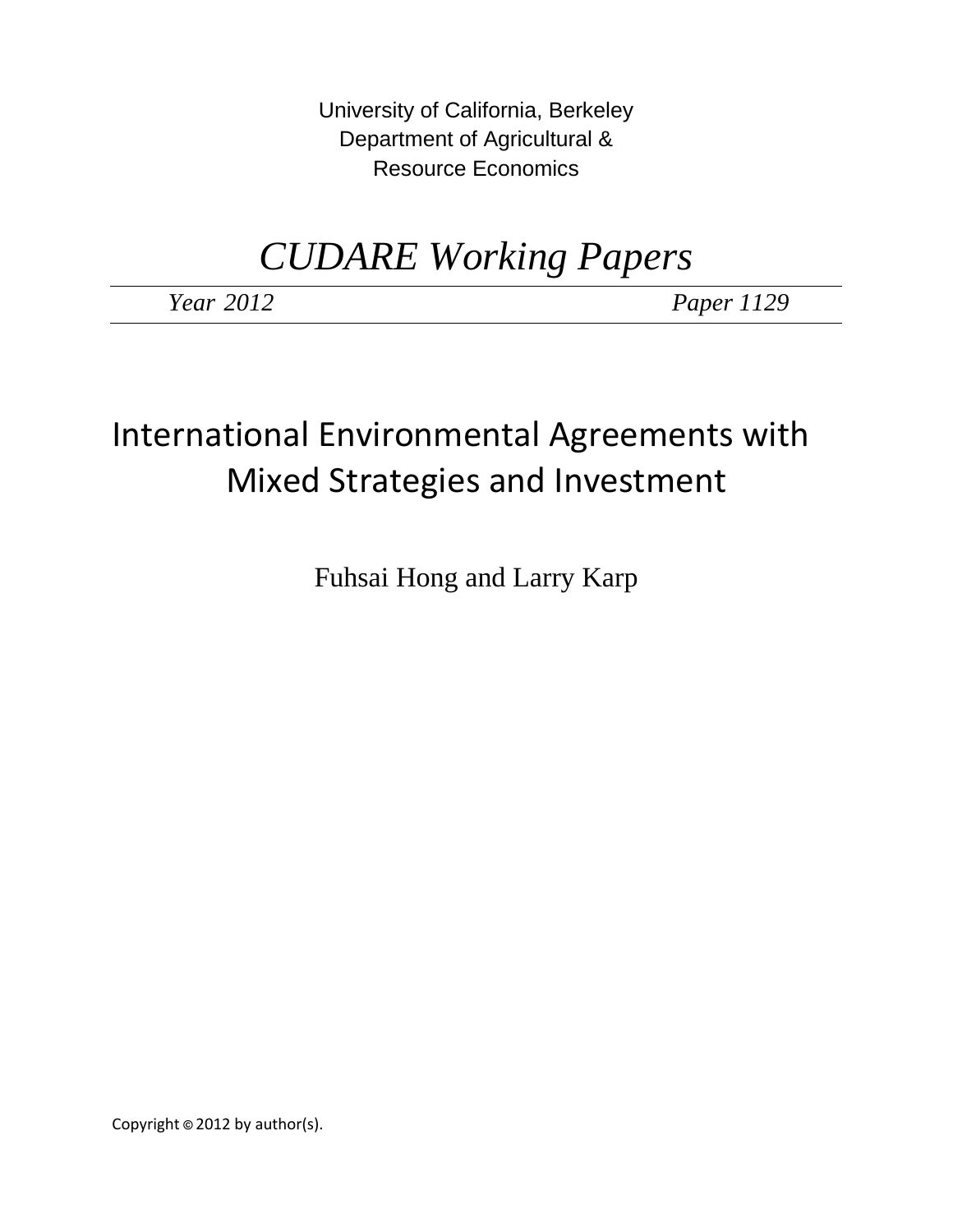## International Environmental Agreements with Mixed Strategies and Investment<sup>∗</sup>

Fuhai Hong† Larry Karp‡

May 8, 2012

#### Abstract

We modify a canonical participation game used to study International Environmental Agreements (IEA), considering both mixed and pure strategies at the participation stage, and including a prior cost-reducing investment stage. The use of mixed strategies at the participation stage reverses a familiar result and also reverses the policy implication of that result: with mixed strategies, equilibrium participation and welfare is higher in equilibria that involve higher investment.

Keywords: International Environmental Agreement, climate agreement, participation game, investment, mixed strategy.

JEL classification numbers C72, H4, Q54

<sup>∗</sup>We thank Michael Finus, Matthieu Glachant, Teddy Kim, Danyang Xie, participants of 4th WCERE, 2010 EAERE-FEEM-VIU Summer School, and seminars in HKUST, National University of Singapore, and Nanyang Technological University, the editor of this Journal, and two anonymous referees for helpful comments. Larry Karp thanks the Ragnar Frisch Centre for Economic Research for financial support.

<sup>†</sup>School of Economics, Shanghai University of Finance and Economics, email: hong.fuhai@mail.shufe.edu.cn

<sup>‡</sup>Department of Agricultural and Resource Economics, University of California, Berkeley, and the Ragnar Frisch Center for Economic Research, email: karp@berkeley.edu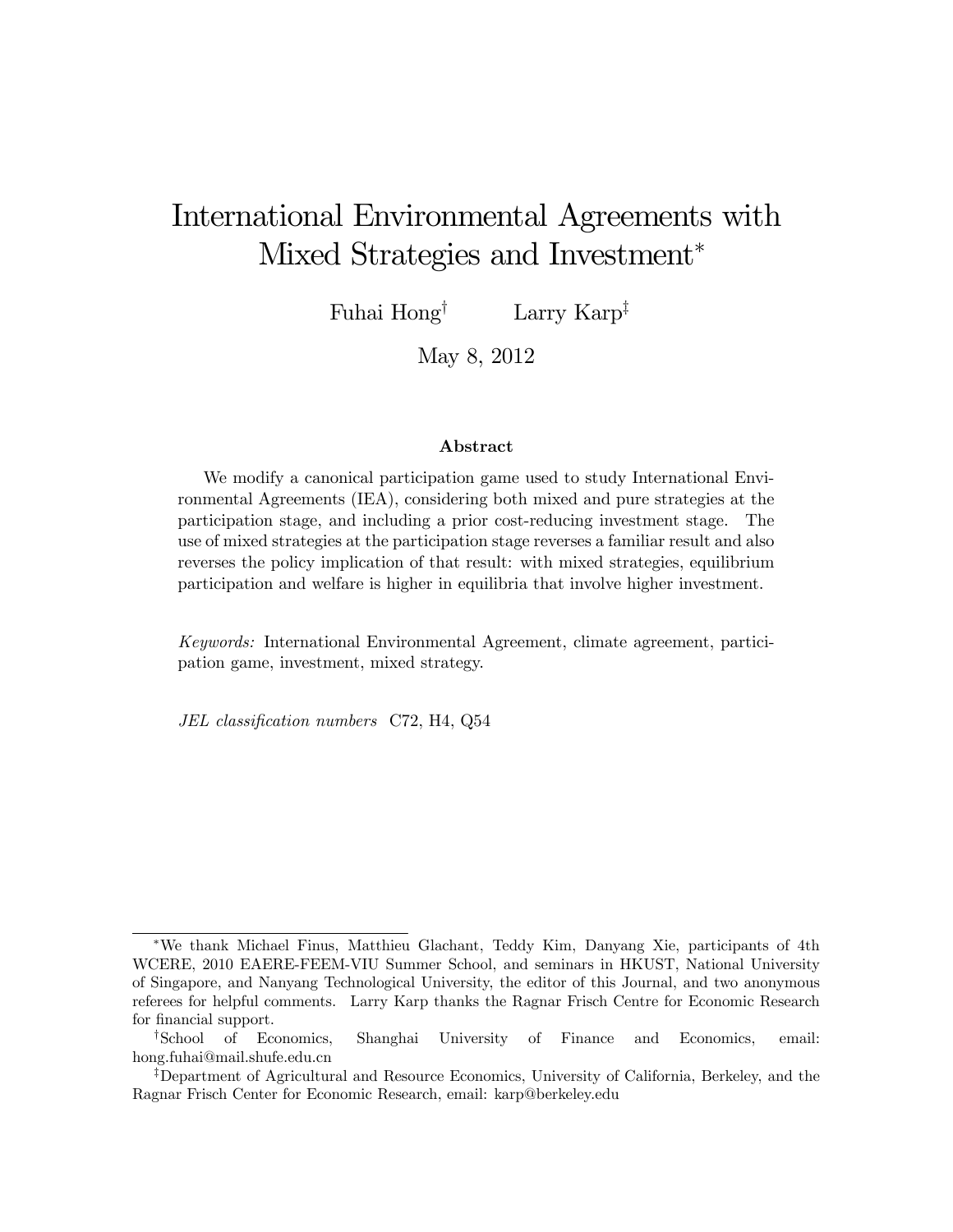## 1 Introduction

Limiting increases in Greenhouse Gas (GHG) stocks requires an international effort. The global nature of GHG pollution and the fact of national sovereignty complicate the usual problems of eliciting the provision of a public good, in this case, reduction of GHG emissions. International Environmental Agreements (IEAs) attempt to alleviate the free riding problem associated with transboundary pollution. Although there are many examples of successful IEAs, these do not involve problems on the same scale as climate change. In the absence of historical analogies, economic theory plays an especially important role in helping to think about ways of addressing the climate policy problem.

The literature on IEAs uses both non-cooperative and cooperative game theory. A major non-cooperative strand uses the definition of cartel stability in a participation game (D'Aspremont et al., 1983). In this game, countries first make a binary decision, whether to join or stay out of an IEA, and then the resulting IEA decides on the level of abatement. Early papers include Carraro and Siniscalco (1993) and Barrett (1994); Wagner (2001) and Barrett (2003) review this literature. IEA members internalize the effect of their actions on other members, while non-members ignore the externalities. A stable IEA is both internally stable (members do not want to defect) and externally stable (outsiders do not want to join); that is, the equilibrium at the participation stage is Nash in the binary participation decision.

These models are generally pessimistic about the equilibrium level of participation, and they suggest that IEAs are especially ineffective when potential benefits of cooperation are large (Ioannidis et al. 2000, Finus 2001, Barrett 2003). Hoel (1992) and Barrett (1997) show that IEAs may not be able to improve substantially upon the noncooperative outcome even when countries are heterogeneous. Karp and Simon (2011) reconsider these issues using a non-parametric setting. Barrett (2002) and Finus and Maus (2008) show that coalitions with modest ambitions may be more successful than those that try to fully internalize damages. Kosfeld et al. (2009), Burger and Kolstad (2009) and Dannenberg et al. (2009) use laboratory experiments to test the predictions of this participation game.

A different non-cooperative strand replaces the Nash assumption at the participation stage with a more sophisticated notion of stability; agents form beliefs about how their provisional decision to join or leave a coalition would affect other agents' participation decisions (Chwe, 1994, Ecchia and Mariotti, 1998, Xue, 1998 and Ray and Vohra, 2001). These agents are said to be "farsighted". Diamantoudi and Sartzetakis (2002), Eyckmans (2001), de Zeeuw (2008) and Osmani and Tol (2009) apply this notion of stability to IEA models. A distinct line of research uses cooperative games and the theory of the core to model IEAs (e.g. Chander and Tulkens (1995, 1997)). In one such setting, a country believes that if it defects from a coalition, other countries would abandon any form of cooperation and act as singletons.

This paper contributes to the strand of IEA literature based on the noncooperative Nash equilibrium to the participation-game. We examine a mixed rather than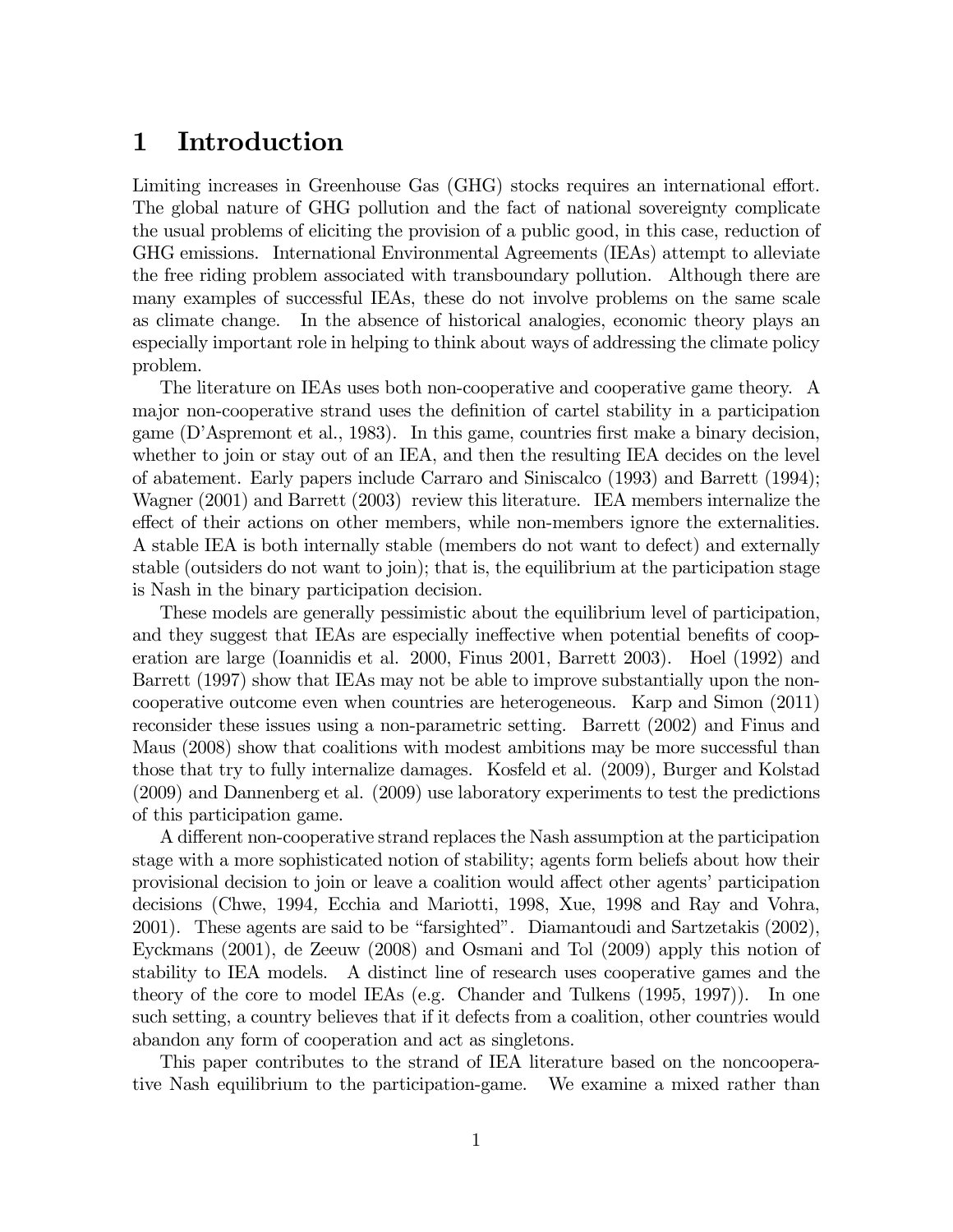a pure strategy equilibrium to this participation game, and we include a prior stage at which countries individually decide whether to invest in a public good that reduces abatement costs. For most (but not all) levels of abatement cost, a mixed strategy at the participation stage leads to a lower level of expected participation, and lower expected welfare, compared to the pure strategy equilibrium. In this respect, the model with mixed strategies is even more pessimistic than the model with pure strategies. However, for sufficiently low abatement costs (large enough benefits of cooperation), the mixed strategy equilibrium has high participation and nearly solves the free riding problem. Mixed strategies create endogenous risk; risk aversion increases the equilibrium probability of participation. In these respects, the mixed strategy equilibrium yields a more diverse set of outcomes compared to the pure strategy equilibrium.

The two participation games, corresponding to either mixed or pure strategies, induce two investment games. In general, there are multiple pure strategy equilibria to both of these investment games, but they have markedly different characteristics and different policy implications. With pure strategies at the participation stage, as emphasized by the canonical model, higher investment leads to lower participation and potentially lower welfare for all agents. With mixed strategies at the participation stage, we obtain conditions under which higher investment leads to higher participation and higher welfare for all agents. Due to the existence of multiple Pareto-ranked equilibria, there is a coordination problem in both of the investment games. In the game with pure strategies, society would like to coordinate on the low-investment equilibrium, and in the game with mixed strategies, society would like to coordinate on the high-investment equilibrium.

Golombek and Hoel (2005, 2006, 2008) consider the effect of investment with technological spillovers when membership in the IEA is exogenous; in our setting, investment affects IEA membership. Muuls (2004) and Bayramoglu (2010) consider firms' incentives to invest in technology, when firms anticipate that countries will bargain over the level of transboundary pollution; the participation problem is absent and investment is a private good in their models. Barrett (2006) studies the situation where countries choose investment non-cooperatively prior to the participation game, at which stage countries use pure strategies. He points out that opportunities to invest may not help to solve the participation problem. Hoel and de Zeeuw (2009) assume that the IEA chooses both investment and the abatement level after the participation stage, and they allow for the possibility that investment can drive the abatement cost to a level below the threshold at which abatement is a dominant strategy for individual countries; we exclude that possibility and we adopt the same timing as in Barrett (2006), but we emphasize mixed strategies at the participation stage.

Kohnz (2006) considers a mixed strategy in an IEA game with a first stage that determines the minimum number of members needed for ratification, as in Carraro et al. (2009); this first-stage decision may commit the IEA to behave sub-optimally, conditional on the number of members. In contrast, in our model, the minimum number of members needed for the IEA to decide to abate is determined by the optimization of the IEA; here, the IEA's decision maximizes the total welfare of its members, instead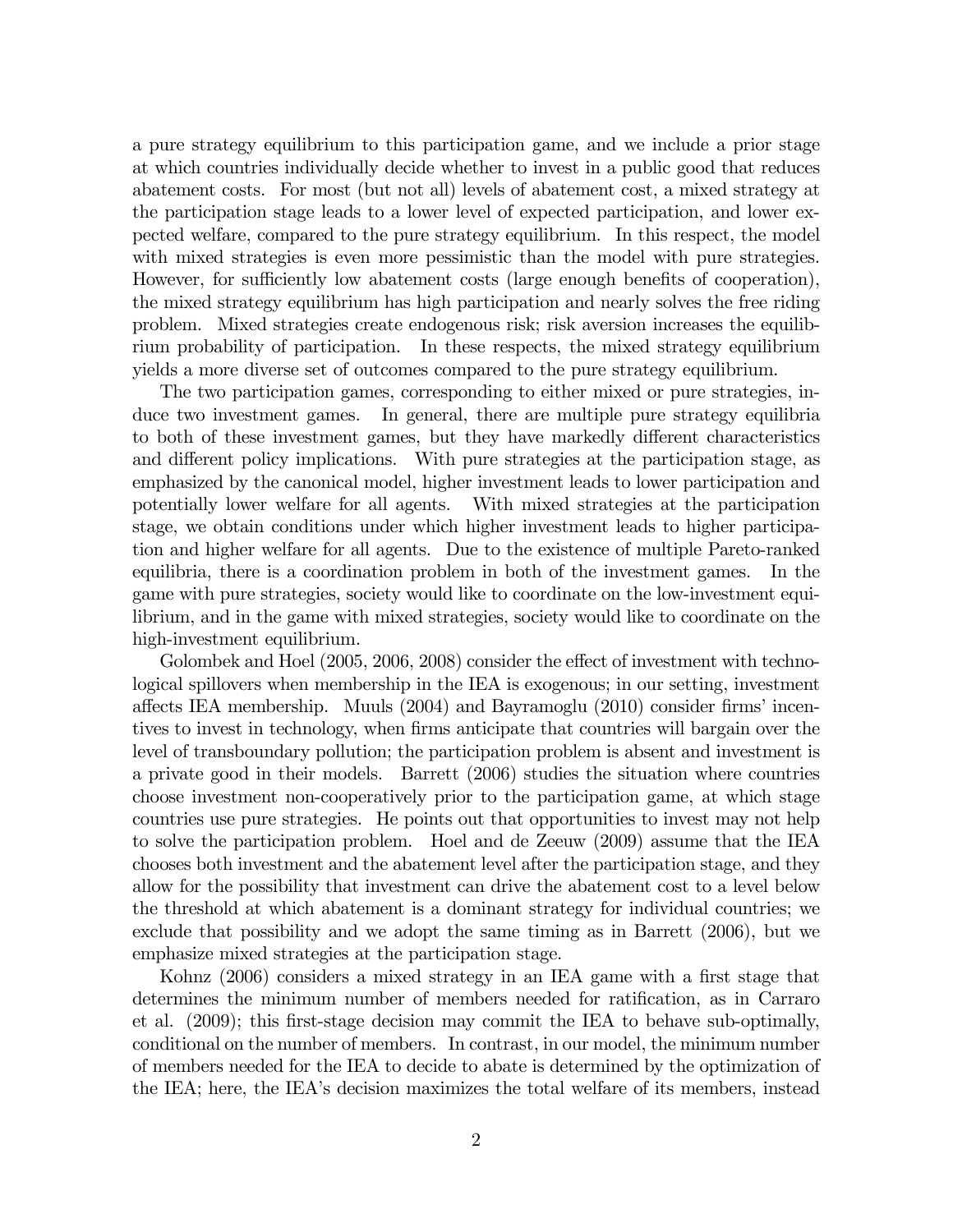of being determined at an earlier stage. Sandler and Sargent (1995) and McGinty (2010) use mixed strategies in one-stage coordination games, but the issue of minimum participation does not arise in their settings.

Our paper is most closely related to Dixit and Olson (2000), which has a similar structure to Palfrey and Rosenthal (1984). Dixit and Olson rely primarily on numerical examples to characterize the mixed strategy equilibrium, whereas we emphasize analytic results. More importantly, the two papers have different objectives. Dixit and Olson's primary point is that Coasian bargaining does not solve the participation problem; they demonstrate this by showing that in general participation is low even though the resulting members of the agreement engage in Coasian bargaining. We find that in special circumstances Coasian bargaining is consistent with high participation, and that investment in abatement technology may lead to exactly these circumstances. As we noted above, under pure strategies this parametric model implies that investment lowers or leaves unchanged the level of participation.

## 2 Model basics and rationale for mixed strategies

We first review a canonical IEA model, then discuss the use of pure and mixed strategies at the participation stage, and then explain our modification to the canonical model.

#### 2.1 A canonical IEA model

Barrett (1999) first proposed the following IEA model, which has the advantage of a simple analytic solution with clear intuition; see also Barrett (2003, Chapter 7), Ulph  $(2004)$ , Burger and Kolstad  $(2009)$  and Kolstad  $(2011,$  Chapter 19). There are N identical countries, each of which has two sequential binary decisions: participation in an IEA and abatement. The cost and benefit of abatement are both linear, so in equilibrium each country abates at the level 0 or at capacity, normalized to 1. Given linearity, there is no additional loss in generality in assuming that the abatement decision is binary. Abatement is a global public good. By choice of units, the benefit of each unit of abatement, to each country, equals 1. Each country's abatement cost is c, with  $1 < c < N$ . The first inequality means that it is a dominant strategy for a country acting alone not to abate and the second inequality means that the world is better off when a country abates. In view of the normalization of benefit,  $c$  also equals the private cost-benefit ratio of abatement. Figure 1 shows the two stages of the game. In the first stage, each country decides whether to participate in an IEA. In the second stage, the IEA instructs all members whether to abate, and non-members make their own individual decisions on abatement. The IEA maximizes the total welfare of its members. We study a subgame perfect equilibrium.

In the abatement stage, non-members' dominant strategy is to not abate. In a subgame with  $m$  members in the IEA, one unit of abatement creates benefits of  $m$ units for the IEA and costs  $c$ . The optimal behavior of the IEA is to instruct its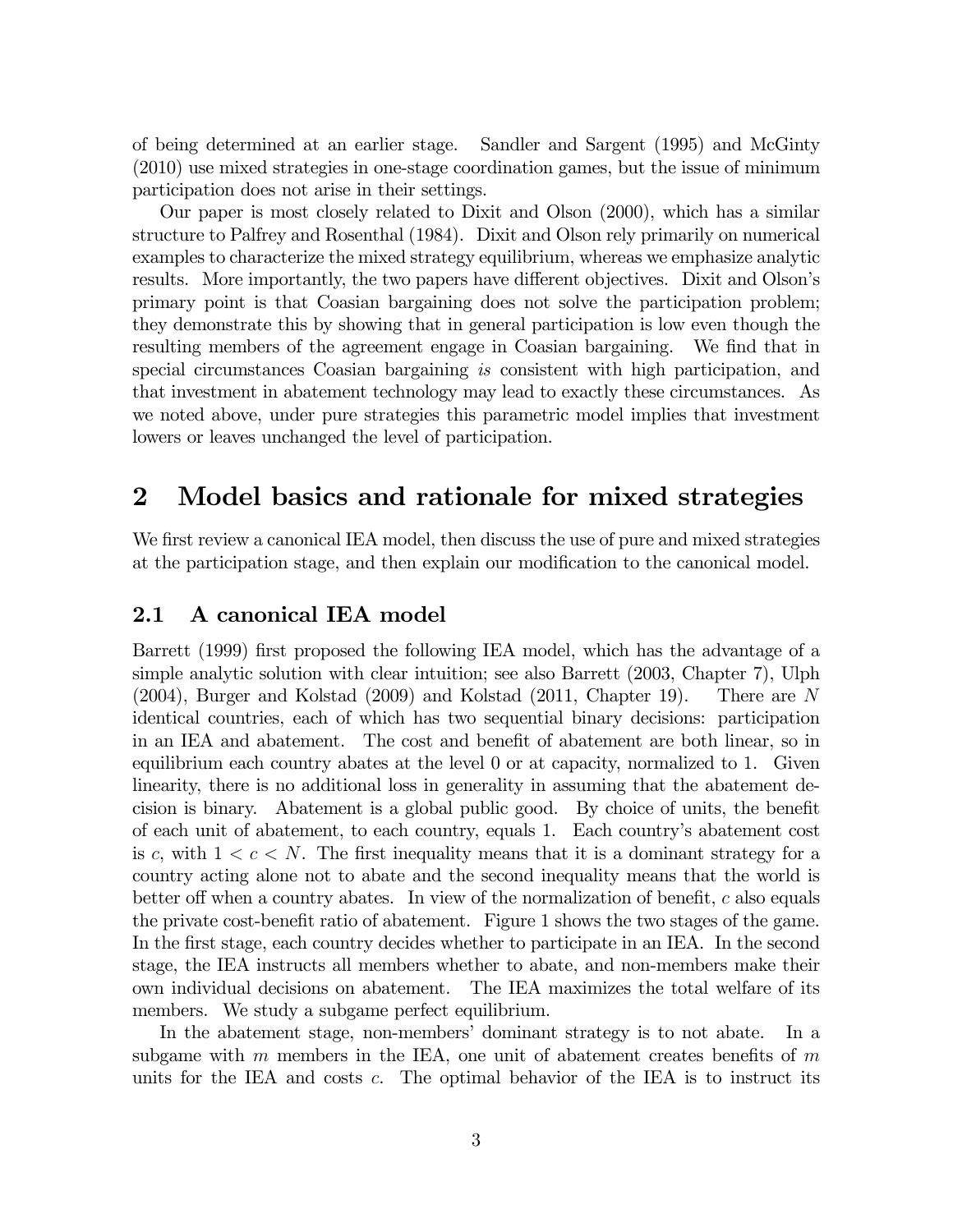

Figure 1: A canonical IEA model

members to abate if and only if  $m - c \geq 0$ . An IEA with  $f(c)$  members, where the function  $f(x)$  returns the smallest integer not less than x, is the "minimally successful IEA" under the assumption that the IEA optimizes conditional on membership.

Under the tie-breaking assumption that an agent who is indifferent between joining and not joining will join, the unique pure strategy Nash equilibrium at the participation stage consists of  $f(c)$  members. For example, with  $c = 3.2$ , there are four members in the pure strategy equilibrium. An outcome with more than  $f(c)$  members is not internally stable because the "extra" members would want to leave: each member's defection leaves unchanged other members' equilibrium action, resulting in a net benefit  $c - 1 > 0$  to the defector. An outcome with  $f(c)$  members is internally and externally stable; defection by a single member causes the IEA to instruct remaining members to not abate, causing a net loss to the defector  $f(c) - c \geq 0$ ; a non-member loses  $c - 1$  by joining. An outcome with  $f(c)-1$  members is not externally stable because by joining, a nonmember induces other members to abate and obtains a net benefit  $f(c) - c \geq 0$ . By the tie-breaking assumption, outcomes with fewer than  $f(c) - 1$  members are also not externally stable.

Equilibrium global welfare here is  $(N - c) f(c)$ . A small reduction in c can lead to a discrete reduction in equilibrium membership, consequently reducing global welfare. The potential benefits of cooperation are  $(N - c) N$ . The fraction of benefits that are realized,  $\frac{f(c)}{N}$ , is weakly increasing in the abatement cost, c, and thus weakly decreasing in the potential benefits of cooperation. This conclusion reflects a pessimistic consensus of the literature: the IEA mechanism is especially ineffective when benefits of cooperation are large. Mixed strategies can reverse this conclusion.

#### 2.2 Mixed strategies

Our contributions rely on the assumption that countries use mixed strategies, whereas most previous papers assume that countries use pure strategies. Here we discuss the rationale for using mixed strategies. With pure strategies, the Nash equilibrium selects the number but not the identity of the participants; ex ante identical agents behave differently. With (symmetric) mixed strategies, ex ante identical agents use the same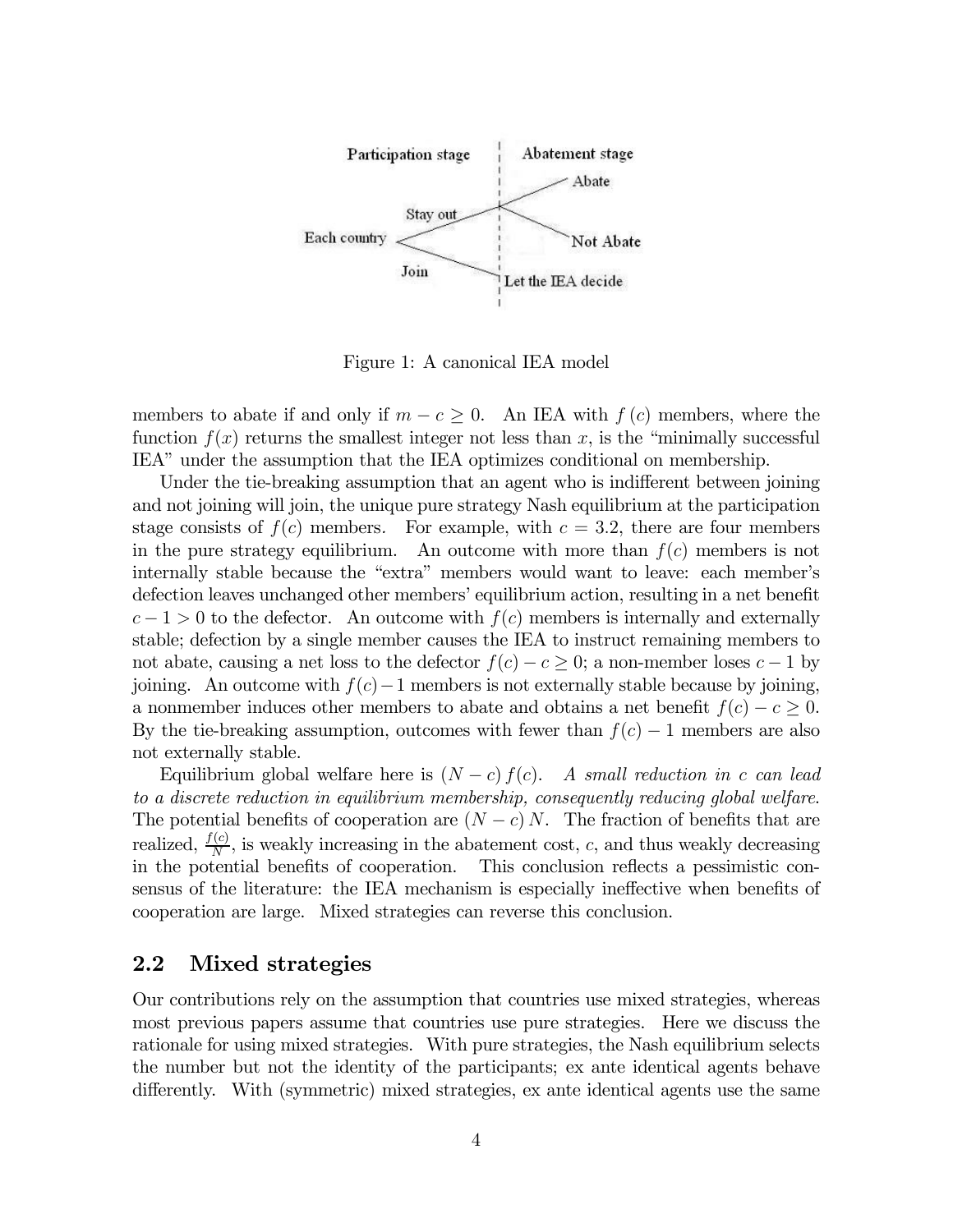strategy, and the number of participants is the realization of a random variable. A coordination problem arises with pure but not with mixed strategies: How does the group choose which agent participates and which stays outside the agreement under pure strategies? The coordination difficulty motivates the use of mixed strategies in the literature of corporate takeovers (Bagnoli and Lipman, 1988; Holmstrom and Nalebuff, 1992) and wars of attrition (Maskin, 2003).

A pure strategy equilibrium does not capture the uncertainty about the ability of nations to agree on a meaningful treaty; a mixed strategy equilibrium captures exactly this uncertainty. Benedick (2009, page xv), in discussing his experience as a US negotiator in many IEAs, objects to what he considers academics' tendency to view the negotiating process as mechanistic, yielding a deterministic outcome. He emphasizes the contingency of the process, and the possibility of surprises. The empirical literature that attempts to explain participation in IEAs (Murdoch, Sandler and Vijverberg, 2003) of course uses a probabilistic model.

Harsanyi (1973) points out that a mixed strategy equilibrium of a game with complete information can be interpreted as a pure strategy Bayesian Nash Equilibrium of a closely related game with a small amount of incomplete information. Makris (2009) suggests that restricting attention to the symmetric mixed-strategy equilibrium of the game with no uncertainty provides a shortcut for a model where there is very small uncertainty about the players' preferences and the expected group-size is large. Crawford and Haller (1990) consider games in which identical players have identical preferences among multiple equilibria, but must learn to coordinate over which equilibrium to play by repeatedly playing the game. They show that in finite time the equilibrium converges to a strategy profile in which all players obtain equal expected payoffs. In the IEA game only the symmetric mixed-strategy equilibrium has this property.

Finally, given that much of the IEA theory focuses on pure strategies, it is at least worthwhile looking at how insights might change due to the use of another equilibrium concept.

#### 2.3 Our modification

We alter the model in Subsection 2.1 in two respects. First, we consider the symmetric mixed strategy equilibrium at the participation stage. Countries choose a participation probability, understanding that the IEA will instruct its members to abate if and only if the number of members is at least  $f(c)$ . Second, we include a stage prior to participation in which countries individually decide whether to invest in a public good that reduces abatement costs. In this model, agents have three sequential binary decisions: investment, participation, and abatement; there are two public goods: investment and abatement.

At the participation stage  $c$  is given, but previous investment determines its level. If k countries invested,  $c = c(k)$ , a decreasing function. The cost of investment is  $\varepsilon$ , which might be either large or small. Countries have rational expectations, and understand that their investment decision affects  $c$  and thereby affects equilibrium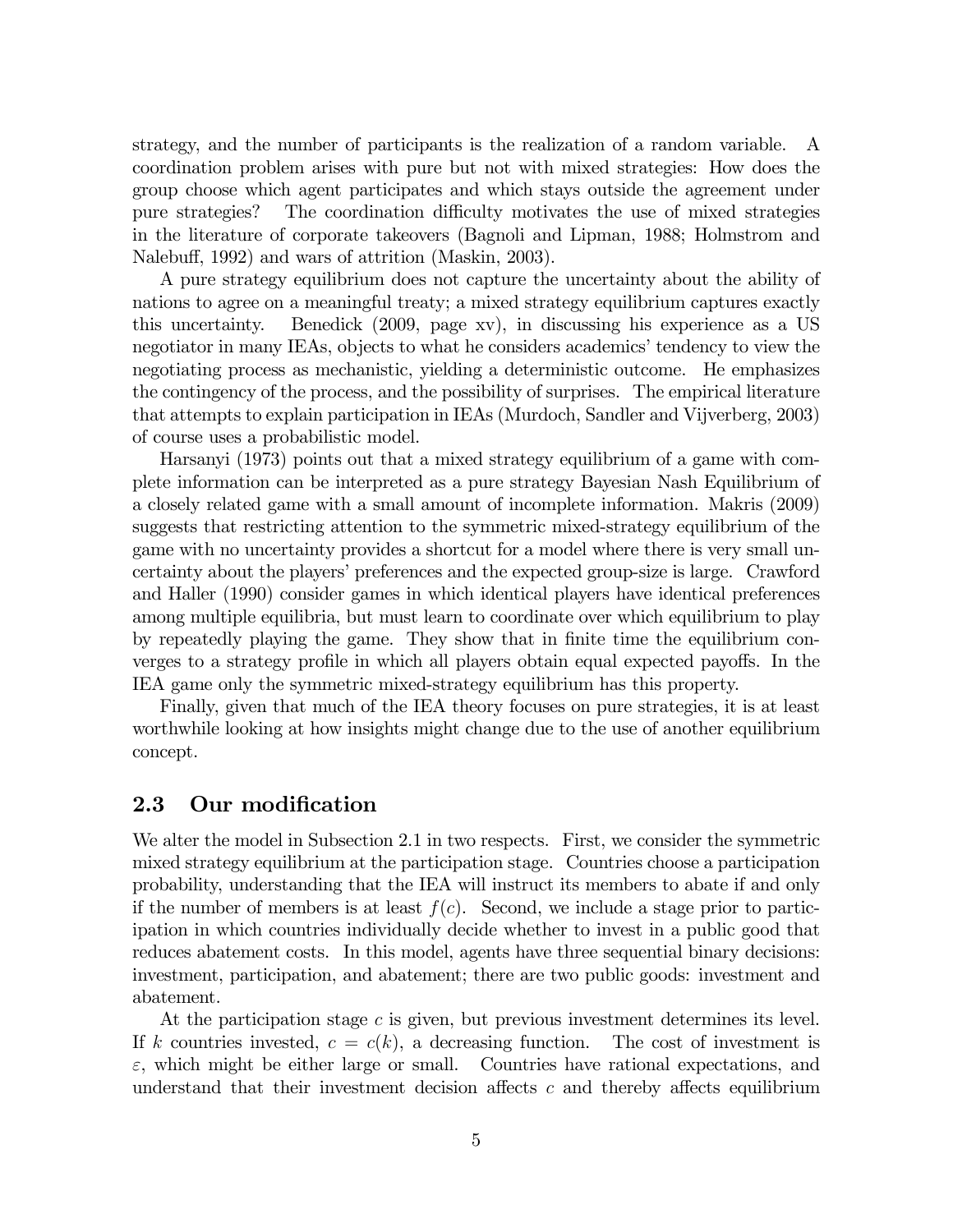expected participation. We are especially interested in situations where  $c(N)$  is only slightly larger than 1. In this case, if  $N$  countries invest, equilibrium membership in the pure strategy equilibrium is 2, and few of the potential benefits of cooperation are realized.

We have in mind investment in developing a technology that can be easily replicated. Patent law enables investors to capture some of the benefit of their investment, but in many cases there are significant spillovers. Our emphasis on the situation where investment is a public good captures an important element of the problem. Modeling investment as a public good means that agents that did invest in the first stage and those that did not invest have the same abatement costs at the participation stage. Consequently, we can consider symmetric strategies at the participation stage, a fact that greatly simplifies the analysis. The public good nature of investment also means that for the world as a whole, investment has a high return.

## 3 The participation stage

We characterize the equilibrium mixed strategy,  $p = p(c, N)$ , the probability that any country joins the IEA at the participation stage. We emphasize the risk neutral case. Here, for most but not all of parameter space, the model with mixed strategies is more pessimistic than the model with pure strategies. This result is interesting as a robustness check to one of the major insights of this literature: optimal behavior on the part of the IEA does little to resolve the problem of providing a global public good. We then note that risk aversion increases equilibrium participation probabilities.

In the trivial case where  $N = f(c)$  there exists no strictly mixed strategy equilibrium. In the rest of this paper, we focus on the nontrivial case  $N > f(c)$ . The IEA instructs its members to abate if and only if there are at least  $f = f(c)$  members. Therefore, a country is pivotal if and only if exactly  $f(c) - 1$  other countries join. If fewer than  $f(c) - 1$  other countries join, then there would still be too few members to elicit abatement even if an additional country joins. If more than  $f(c) - 1$  other countries join, then membership by an additional country is (from its own standpoint) superfluous: by joining it has no effect on other countries' abatement but it incurs the net cost  $c - 1 > 0$ .

With the probability of each country joining equal to  $p$ , the probability that a country is pivotal is

$$
g(p) = \frac{(N-1)!}{(f-1)!(N-f)!} p^{f-1} (1-p)^{N-f}.
$$

The probability that at least  $f$  other countries join is

$$
G(p) = \sum_{i=f}^{N-1} \frac{(N-1)!}{i! (N-1-i)!} p^i (1-p)^{N-1-i}.
$$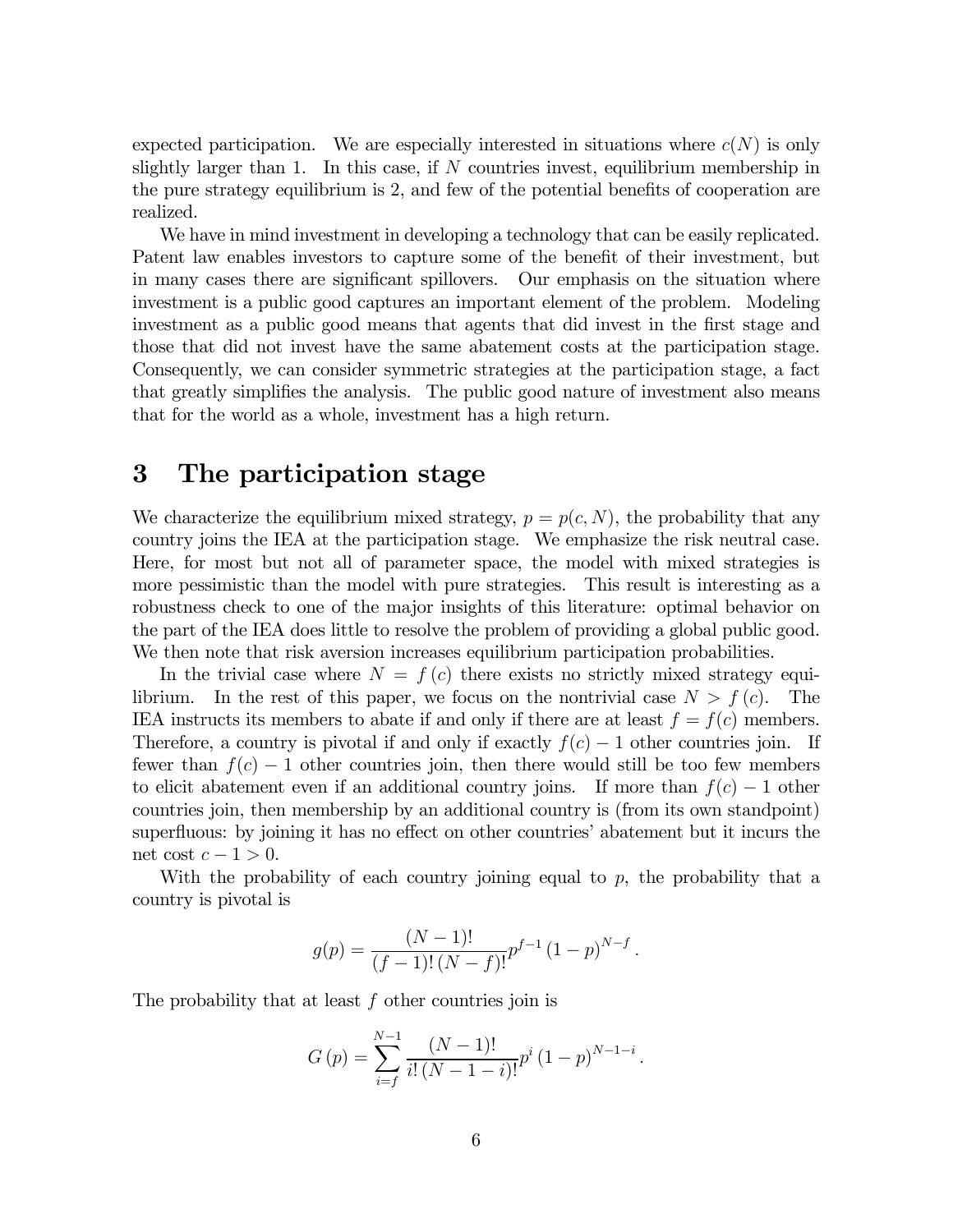The net expected benefit of joining is the benefit of joining when the country is pivotal,  $f - c$ , times the probability that it is pivotal, q, minus the loss when the IEA would have abated even had this country not joined,  $c-1$ , times the probability of that event,  $G$ . In a mixed strategy equilibrium,  $p$  must be such that a country is indifferent between joining and not joining. The equilibrium condition for  $p$  is therefore

$$
(f - c) g (p) = (c - 1) G (p).
$$
 (1)

**Remark 1** The right side of equation  $(1)$  is continuous in c. The left side is discontinuous in  $c$  at integers; as  $c$  approaches an integer (greater than  $1$ ) from below, the left side approaches 0; moreover, the left side equals 0 when c is an integer. For  $c > 1$ the right side equals 0 if and only if  $p = 0$ . Thus, as c approaches an integer greater than 1 from below, the equilibrium p approaches 0, and  $p = 0$  is the only mixed strategy  $equilibrium$  when  $c$  is an integer.

For non-integer values of  $c > 1$ , there are two solutions to equation (1),  $p = 0$  and  $0 < p < 1$ . We are interested in the latter. To study non-integer values of c we rearrange equation (1) to obtain

$$
\frac{f-c}{c-1} = \frac{G(p)}{g(p)}.\t(2)
$$

When  $p \neq 1$  and  $p \neq 0$ , the right hand side of equation (2) is well defined because  $g(p) \neq 0$ . We simplify the right side of equation (2) using

$$
\frac{G(p)}{g(p)} + 1 = (f - 1) \int_0^1 (1 - t)^{f - 2} \left( 1 + t \frac{p}{1 - p} \right)^{N - f} dt \equiv \sigma(p; N, f).
$$
 (3)

The appendix contain the derivation of this equation and proofs of some propositions. Equation (3) leads to a simple demonstration of the following:<sup>1</sup>

**Proposition 1** (i) When c is a non-integer, there is a unique nontrivial symmetric mixed strategy equilibrium  $p(c, N) > 0$ . (ii) Over any interval of c for which f is constant, the equilibrium mixed strategy  $p$  is a decreasing function of  $c$ .

Figure 2 illustrates the comparative statics of p with respect to c, holding  $f(c)$ constant. The monotonic curves graph the right side of equation (1) and the hump shaped curves graph the left side. The solid curves correspond to  $c = 1.2$  and the dashed curves correspond to  $c = 1.4$ , both with  $N = 20$ . The figure shows that an increase in c, holding  $f(c)=2$ , decreases the left side and increases the right side of the

<sup>&</sup>lt;sup>1</sup>In Palfrey and Rosenthal's (1984) "refund case", the probability of joining is monotonically decreasing in the cost of contribution (Corollary 5.1). In their model, the benefit of being pivotal is fixed at 1 while in our model the benefit of being pivotal is  $f - c$ . When  $f = c$ , the benefit is 0 and thus  $p = 0$ . However, as c increases slightly,  $f - c$  jumps to almost 1. This difference explains why the relation between  $p$  and  $c$  is monotone in their model whereas it is a saw-tooth in our model.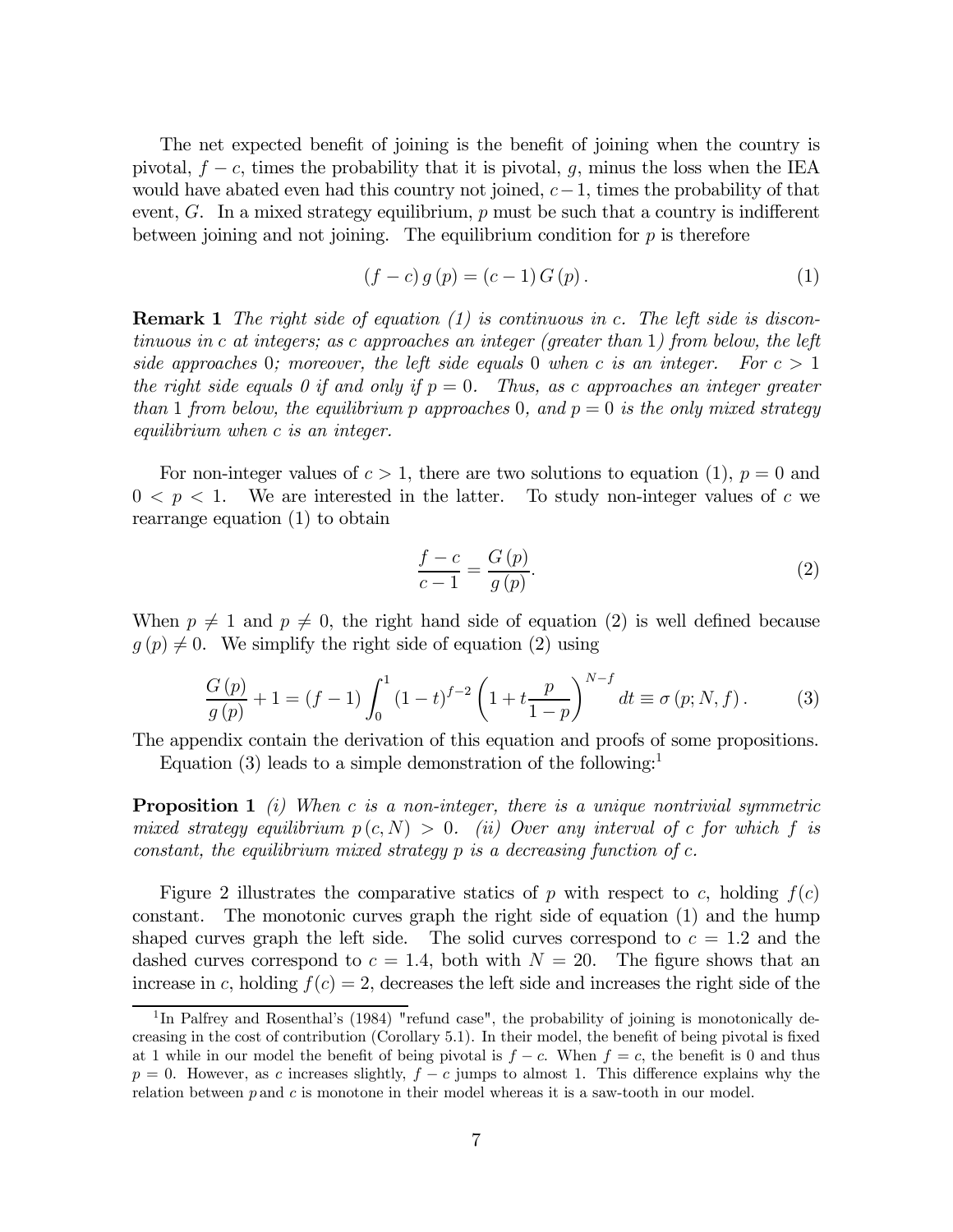

Figure 2: Monotonic curves show  $(c-1)G$  and hump-shaped curves show  $(f - c)g$ . Solid curves correspond to  $c = 1.2$  and dashed curves correspond to  $c = 1.4$ .  $N = 20$ for both pairs of curves.

equilibrium condition, thereby reducing the equilibrium value of  $p$ . Intuitively, with  $f(c)$  being fixed, an increase in c decreases the benefit of joining when the country is pivotal,  $f - c$ , increases the loss of joining when the IEA would have abated even had this country not joined,  $c - 1$ , and consequently makes joining the IEA less attractive; as a result,  $p$  is lowered in equilibrium.

Remark 1 and Proposition 1 imply that the graph of  $p$  as a function of  $c$  is a sawtooth, with upward jumps occurring at integers. Figure 3 illustrates this relation for  $N = 20$  and  $c \in (1.01, 6)$ . In the pure strategy equilibrium m denotes the deterministic number of participants; here we use  $m$  to denote the *expected* number of participants:  $m \equiv pN$ . Because m is proportional to p, expected membership is also a saw-toothed function of  $c$ .

The next result compares the equilibrium expected membership under mixed strategies with membership in the pure strategy equilibrium:

**Proposition 2** (i) In the interval  $c \in (j-1, j]$  for any integer  $j \geq 3$ , the expected membership in the mixed-strategy equilibrium, m, is less than  $j$  (the membership of the corresponding pure-strategy equilibrium). (ii) In the interval  $c \in (1,2]$ , m is greater than 2 (the membership of the corresponding pure-strategy equilibrium) for  $c$  sufficiently small. Moreover, as c approaches its lower bound  $1, p$  converges to  $1, and m$  converges to  $N$ .

Table 1 summarizes the results in Proposition 2.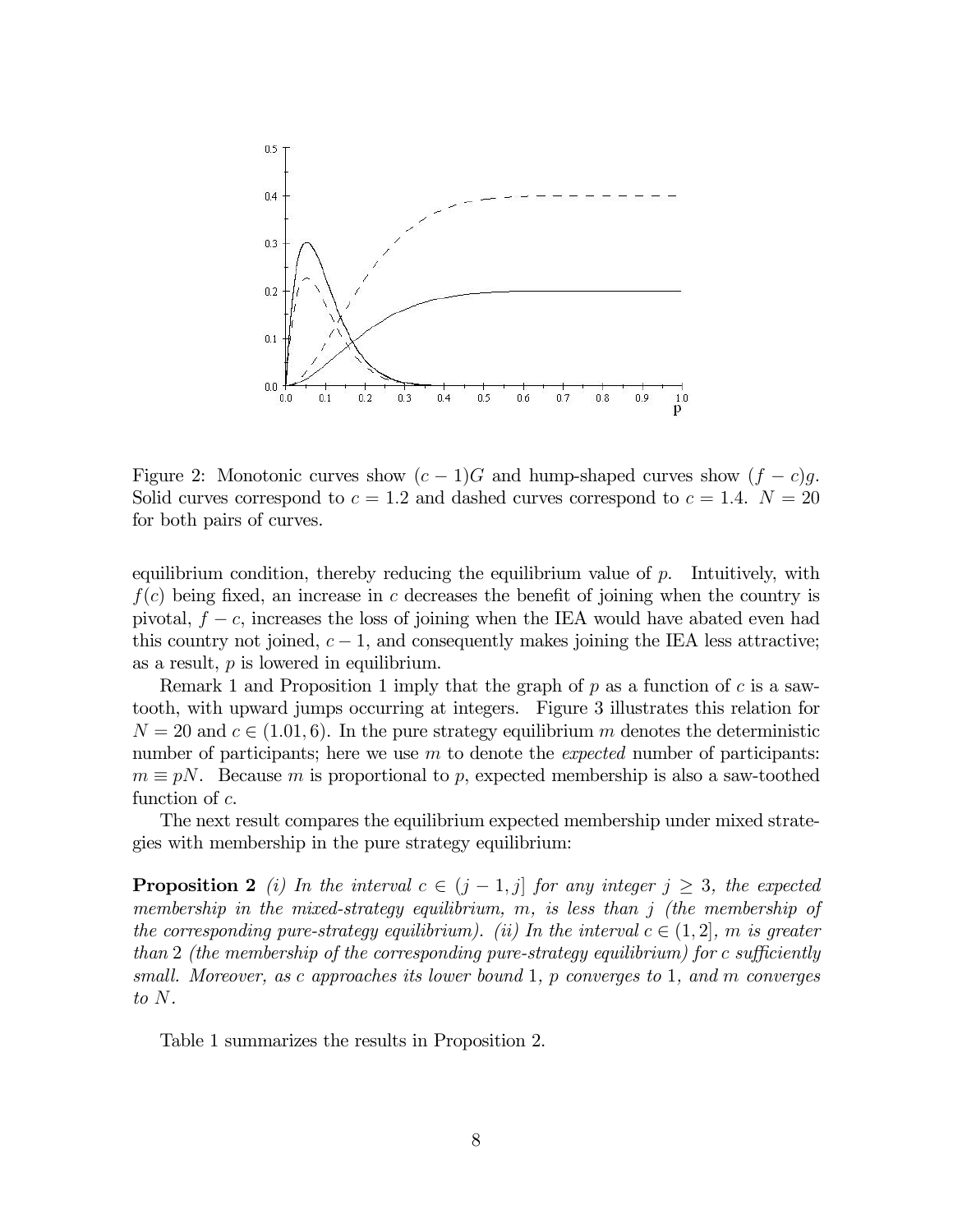

Figure 3: The relation between p and c with  $N = 20$  and  $c \in (1.01, 6)$ .

|                                    |            | Pure Strategy   Mixed Strategy           |
|------------------------------------|------------|------------------------------------------|
| c > 2                              | $m = f(c)$ | $\mid m < f(c)\mid$                      |
| $1 < c \leq 2 \mid \overline{m=2}$ |            | $m \rightarrow N$ when $c \rightarrow 1$ |

Table 1: Comparison of (expected) membership under mixed and pure strategies

As noted above, an important implication of the pure strategy equilibrium in this game is that the fraction of countries that participate in equilibrium,  $\frac{f(c)}{N}$ , is high if and only if the potential global benefit of cooperation,  $N(N - c)$ , is small; this result arises because equilibrium membership equals the size of the minimally successful IEA, which is weakly increasing in  $c$  and is always less than  $c+1$ . The saw-toothed relation between  $p$  and  $c$  under mixed strategies implies that higher costs have an ambiguous effect on expected participation when countries use mixed strategies. When  $c$  increases, holding  $f(c)$  constant, the probability of participation and expected participation decrease; however, if  $c$  increases from slightly below to slightly above an integer, the probability of participation and expected participation both increase. Moreover, we find that for  $c \geq 2$  expected participation is lower under mixed strategies compared to pure strategies. In this respect, the model with mixed strategies is even more pessimistic than the model with pure strategies.

An important difference is that when abatement costs are sufficiently low, expected participation is high when countries use mixed strategies. The explanation is straightforward. If  $c$  is close to 1, a country's loss when it joins the coalition when the IEA would have abated even had this country not joined,  $c - 1$ , is close to 0. However, it loses nearly one unit  $(2 - c)$  in the case when the membership does not reach the critical size of 2 due to its non-participation. Therefore, when  $c$  is close to 1, the benefit of joining looms larger than its cost for moderate values of  $p$ ; a country is indifferent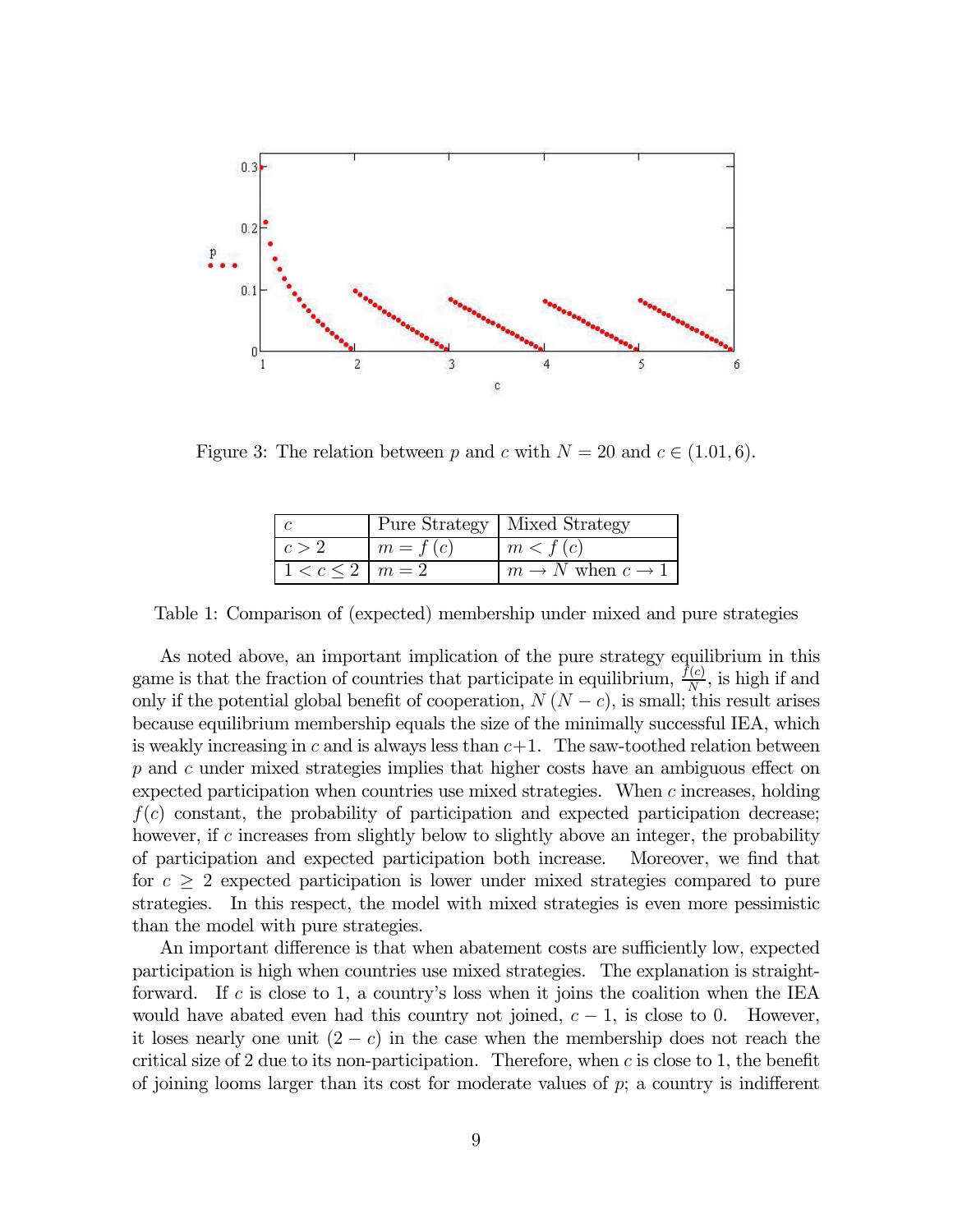between joining and staying out, only if it is very confident that the IEA will reach its critical size, i.e. when  $p$  is close to 1.

The equilibrium  $p$  is close to 1 only as the cost-benefit parameter, c, gets close to the threshold 1, below which abatement is a dominant strategy. For example, for  $N = 10$ , in equilibrium  $p > 0.5$  if and only if  $c - 1 < 0.018$ , and  $p > 0.75$  if and only if  $c-1 < 1.04 \times 10^{-4}$ ; for  $N = 20$ , in equilibrium  $p > 0.5$  if and only if  $c-1 < 3.6 \times 10^{-5}$ , and  $p > 0.75$  if and only if  $c - 1 < 2.1 \times 10^{-10}$ . If one interprets this model literally, the conclusion is that for almost all parameter space the outcome with pure strategies provides an optimistic upper bound to the outcome when agents use mixed strategies. Thus, the results here provide a robustness check for the pessimistic result that optimal behavior by the IEA does little to solve the problem of providing a global public good.

It may be a mistake to adopt a literal interpretation of a model that is intended to provide qualitative insights. The pure strategy equilibrium has a discontinuity at  $c = 1$ : if c is slightly greater than 1, the IEA has only 2 members; if c is slightly less than 1 it is a dominant strategy for countries to abate and there is no need for an IEA. The new insight here is that mixed strategies eliminate the discontinuity at  $c = 1$ : as c approaches 1 from above, optimal behavior by the IEA essentially solves the problem of providing the public good. This result reverses the pessimistic conclusion in the literature that the IEA is especially ineffective when the potential benefit of cooperation is large. Moreover, the real interest in mixed strategies is that they produce qualitatively different insight about the role of investment, as we discuss in Section 4.

In the wake of the negotiations at Copenhagen 2009, some people believe that a smaller group of countries will have a better chance of achieving a successful climate agreement. Of course, the model with homogenous agents ignores the heterogeneity that actually exists among countries, one of the most salient features of the climate problem. Nevertheless, it is interesting to note that an increase in the number of agents does reduce the equilibrium probability that any country will participate, and has ambiguous effects on the expected level of participation. The following proposition summarizes these comparative statics.<sup>2</sup>

**Proposition 3** (i) The equilibrium probability of joining, p, decreases with the number of countries, N. (ii) For N sufficiently small,  $\frac{dm}{dN} < 0$ , and for N sufficiently large  $\frac{dm}{dN} > 0$ . (iii) When c converges to 1 from above,  $\frac{dm}{dN} > 0$ . (iv) When c converges to f from below,  $\frac{dm}{dN} < 0$ .

It can be shown that, for a given  $p$ , the ratio of the probability that a country is pivotal over the probability that more than  $f-1$  other countries join,  $\frac{g(p)}{G(p)}$ , decreases with N. The intuition for the first part of Proposition 3 is that, for a given  $p$ , as N increases, it becomes relatively less likely that a country will be pivotal and relatively more likely that the additional membership of this country will be superfluous. It is

<sup>&</sup>lt;sup>2</sup>To conserve space, we relegate the proofs of Propositions 3 and  $(4)$  to the working paper Hong and Karp (2011).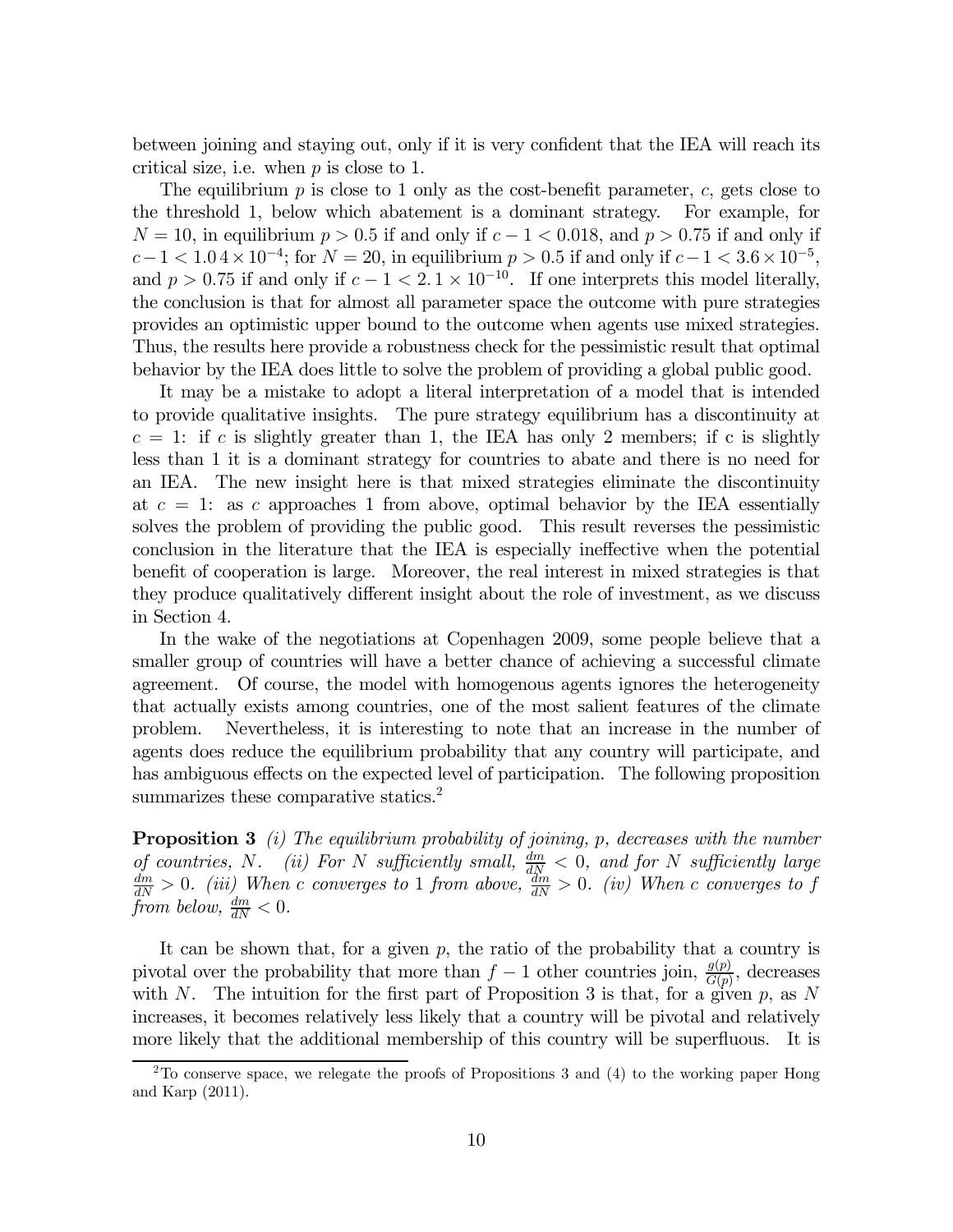thus less attractive for a country to join. In order to maintain indifference, the value of p must decrease. It is not surprising that expected membership,  $pN$ , is non-monotonic in  $N$ : a larger  $N$  increases one factor in this expectation and decreases the other factor.

The next proposition gives the formula for the equilibrium expected participation as  $N \to \infty$ .<sup>3</sup>

**Proposition 4** As  $N \to \infty$ , (i)  $p \to 0$  and (ii)  $m \to \lambda$ , where  $\lambda$  is determined by

$$
\frac{1}{c-1} = \int_0^1 (1-t)^{f-2} e^{t\lambda} dt; \tag{4}
$$

and (iii) membership follows a Poisson distribution with parameter  $\lambda$ .

The right side of equation (4) increases in  $\lambda$  while the left side decreases in c. Therefore, over a region where f remains constant, the equilibrium  $\lambda$  decreases in c. Where  $c$  passes through an integer value from below, the right side jumps down for given  $\lambda$  so the equilibrium  $\lambda$  must jump up. Thus, in the limit as  $N \to \infty$  we have the same kind of saw tooth pattern as in the case with finite  $N$ .

In moving from pure to mixed strategies with no exogenous uncertainty, we create endogenous risk about participation. The model above assumes that the payoff equals the expected value of abatement minus abatement costs, i.e. it assumes risk neutrality. Our working paper (Hong and Karp, 2011) shows that the equilibrium participation probability increases with the level of risk aversion: concave transformations of the risk neutral payoff increase expected participation. Examples show that for moderate levels of constant relative risk aversion, countries are likely to join the IEA when environmental damage is large relative to the baseline level of income (when no country abates).

#### 4 The investment stage

Here we investigate how, under risk neutrality, the use of pure or mixed strategies in the participation game affects the equilibrium in the investment game, and overall equilibrium welfare. By incurring the investment cost  $\varepsilon$ , a country reduces the abatement cost in the next stage. We emphasize the situation where countries use pure strategies at the investment stage.

The two participation games (with pure strategies and with mixed strategies) induce two investment games. In both games, there may be multiple equilibria, but the nature of the multiplicity is quite different. When countries use pure strategies at the participation game, the multiplicity at the investment stage arises from the nonmonotonicity of payoffs in costs. In this game, simulations show that the equilibrium with higher investment leads to lower welfare, exclusive of investment costs. Because

 $3$ Myerson (1998a, 1998b, 2005) uses the Poisson limit theorem to study the limiting behavior in binary action games when the number of players approaches infinity.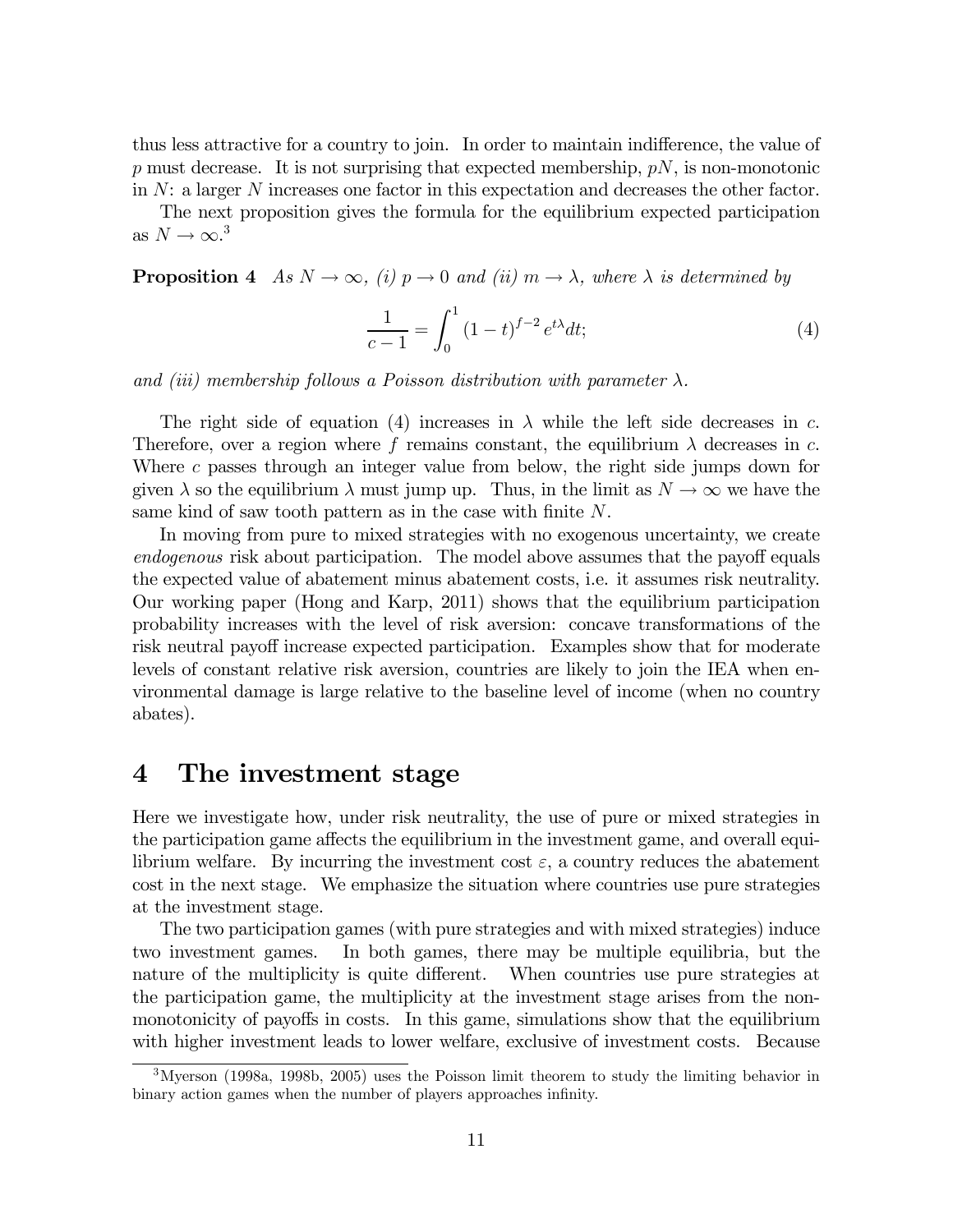the countries that invest incur the investment cost, all countries have lower welfare in the high-investment equilibrium, so the low-investment equilibrium is Pareto dominant.

The investment game when countries use mixed strategies at the participation stage is more interesting. The fact that p, and therefore  $m = pN$ , is a saw-toothed function of  $c$  means that the reduction in  $c$  caused by higher investment might lower equilibrium participation and hence lower welfare, just as with pure strategies. However, Proposition 2.ii implies that if the investment lowers abatement costs sufficiently, the benefit of investment may be high. In this case, the investment decisions may be strategic complements. Consider matters from the standpoint of a country that has not yet decided whether to invest. If that country believes that few other countries will invest, it may rationally calculate that its own investment would lower expected participation in the next stage and could be unprofitable even if investment costs are negligible. However, if it believes that many other countries will invest, the additional decrease in abatement costs caused by its investment might then increase expected membership and be profitable. In this case, the mixed strategy at the participation game induces a coordination game at the investment stage, with high and low investment equilibria. Here, the high investment equilibrium is likely to be Pareto-dominant.

The non-monotonicity of payoffs, and the fact that they are defined only over integer values of  $k$ , complicates the analysis. However, the basic conclusions are intuitive, and we illustrate these using a numerical example. Additional simulations confirm that the reported results are robust.

#### 4.1 Pure strategies at the participation stage

Investment is a pure public good, so a country's investment decision does not distinguish that country at the participation stage. As in Barrett (2006) and Rubio and Ulph (2007), we therefore assume that all countries expect to face the same probability that they will be one of the participants in the next stage, regardless of whether they invested. Therefore, the probability that any country joins the IEA in the pure strategy equilibrium is simply the number of members,  $f(c)$ , divided by the total number of countries, N. Let  $\varpi(k)$  be the next-stage expected payoff given investment level k:

$$
\varpi(k) = f(c(k)) - \frac{f(c(k))}{N}c(k).
$$

The benefit of investment for a country given that  $k-1$  other countries invest is the change in its next-stage expected payoff:

$$
\phi(k-1) = \varpi(k) - \varpi(k-1).
$$

Given the belief that  $k-1$  other countries invest, a country will invest if and only if  $\phi (k-1) \geq \varepsilon.$ 

If  $\phi(0) < \varepsilon$ , then there is a corner equilibrium in which no country invests; if  $\phi(N-1) \geq \varepsilon$ , there is a corner equilibrium in which every country invests. If there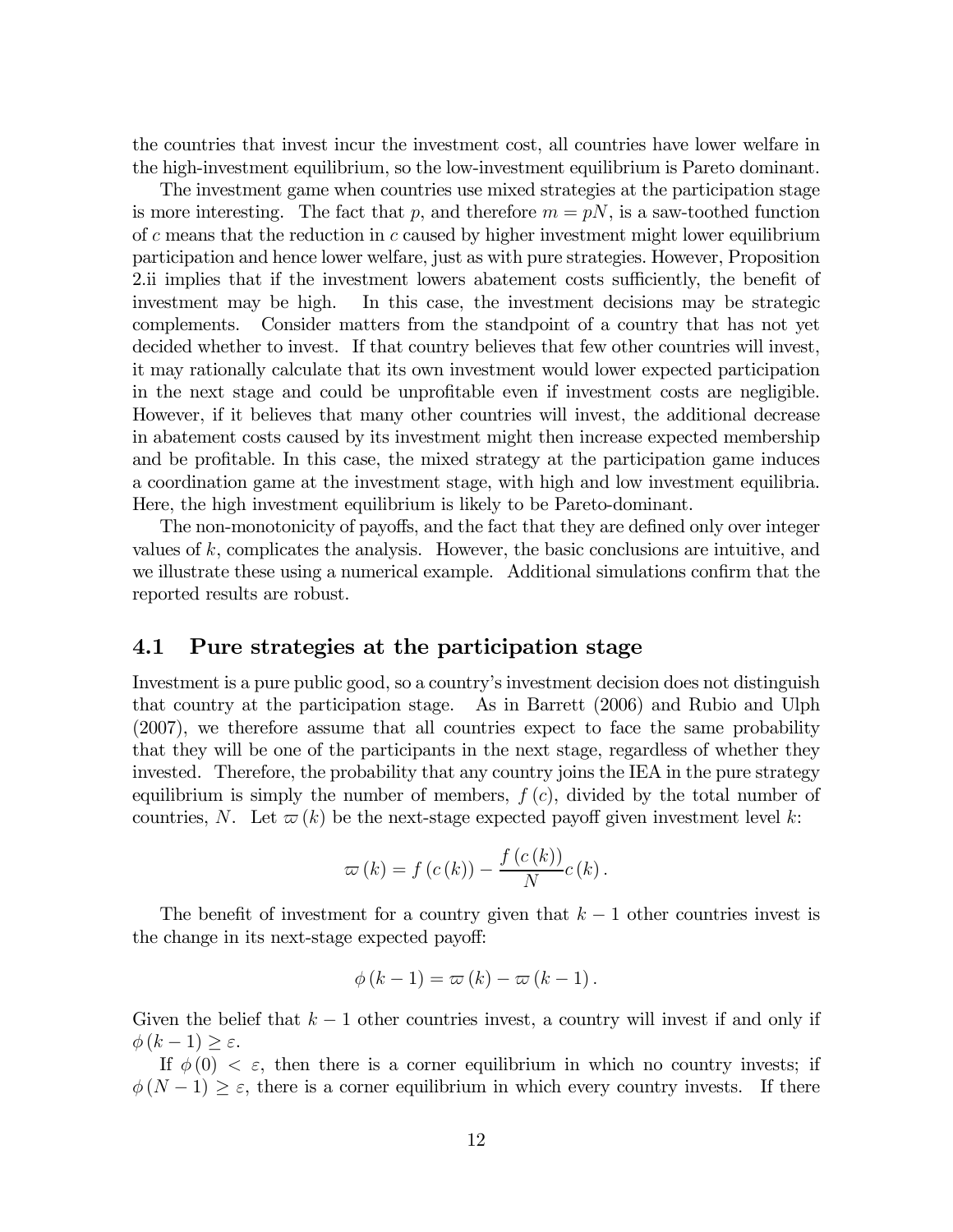exists a K, with  $0 < K < N$  and  $\phi (K - 1) > \varepsilon > \phi (K)$ , then there is an interior equilibrium in which K countries invest and  $N - K$  countries do not invest.

Global welfare as a function of  $k$  is

$$
\Phi(k) = (N - c(k)) f(c(k)) - k\varepsilon.
$$

A larger value of k lowers abatement costs but it increases total investment costs and might decrease participation; therefore, global welfare may be non-monotonic in  $k$ . The difference in global welfare under zero investment and under a positive value of  $k$  is

$$
\Delta(k) \equiv \Phi(0) - \Phi(k) = (N - c(0)) [f(c(0)) - f(c(k))] - f(c(k)) [c(0) - c(k)] + k\varepsilon.
$$

**Remark 2** When investment changes the level of participation (i.e.  $f(c(0)) - f(c(k)) >$ 0),  $\Delta(k) > 0$  for sufficiently large N. In this situation, global welfare is lower under  $k > 0$  compared to  $k = 0$ .

The following example illustrates some of the possibilities:

$$
c(k) = \frac{5.99}{0.248k + 1}, \ N = 20, \ \varepsilon = 0.11 \tag{5}
$$

With this example, unit abatement costs fall from 5.99 to 1.005 and participation in the pure strategy equilibrium falls from 6 members to 2 members as the amount of investment,  $k$  ranges from 0 to 20.

Table 2 shows values of the net benefit of investment,  $\phi (k-1) - \varepsilon$ , and global welfare,  $\Phi$ , for several values of k; the asterisks identify the equilibrium values of k. For this example  $k = 0$  and  $k = 2$  are the only two equilibria. If no other countries invest, it does not pay any country to invest  $(\phi(0) - \varepsilon < 0)$ . If one other country invests, it pays any country to invest  $(\phi(1) - \varepsilon = 0.09 > 0)$ , but once two (or more) countries invest, further investment yields a negative payoff. Thus,  $k = 2$  is the only interior equilibrium. In this example, both investors and non-investors have a higher payoff when 0 rather than 2 countries invest, so the non-investment equilibrium is Pareto-dominant.

| $\kappa$ | $\phi(k-1)-\varepsilon$ | c(k)                             | m | $\Phi(k)$ | $\varpi(k)$ |
|----------|-------------------------|----------------------------------|---|-----------|-------------|
| 0∗       | ΝA                      | 5.99                             |   | 84.1      | 4.20        |
|          | $-0.51$                 | 4.80                             | 5 | 75.9      | 3.8         |
| $2*$     | 0.09                    | 4.004                            | 5 | 79.8      | 4.00        |
| 3        | $-0.80$                 | 3.43                             |   | 65.9      | 3.31        |
|          | $-0.02$                 | 3.01<br>$\overline{\phantom{a}}$ |   | 67.5      | 3.40        |

Table 2: Investment, membership and welfare with pure strategies at the participation stage. Equilibrium  $k$  denoted by  $\ast$ .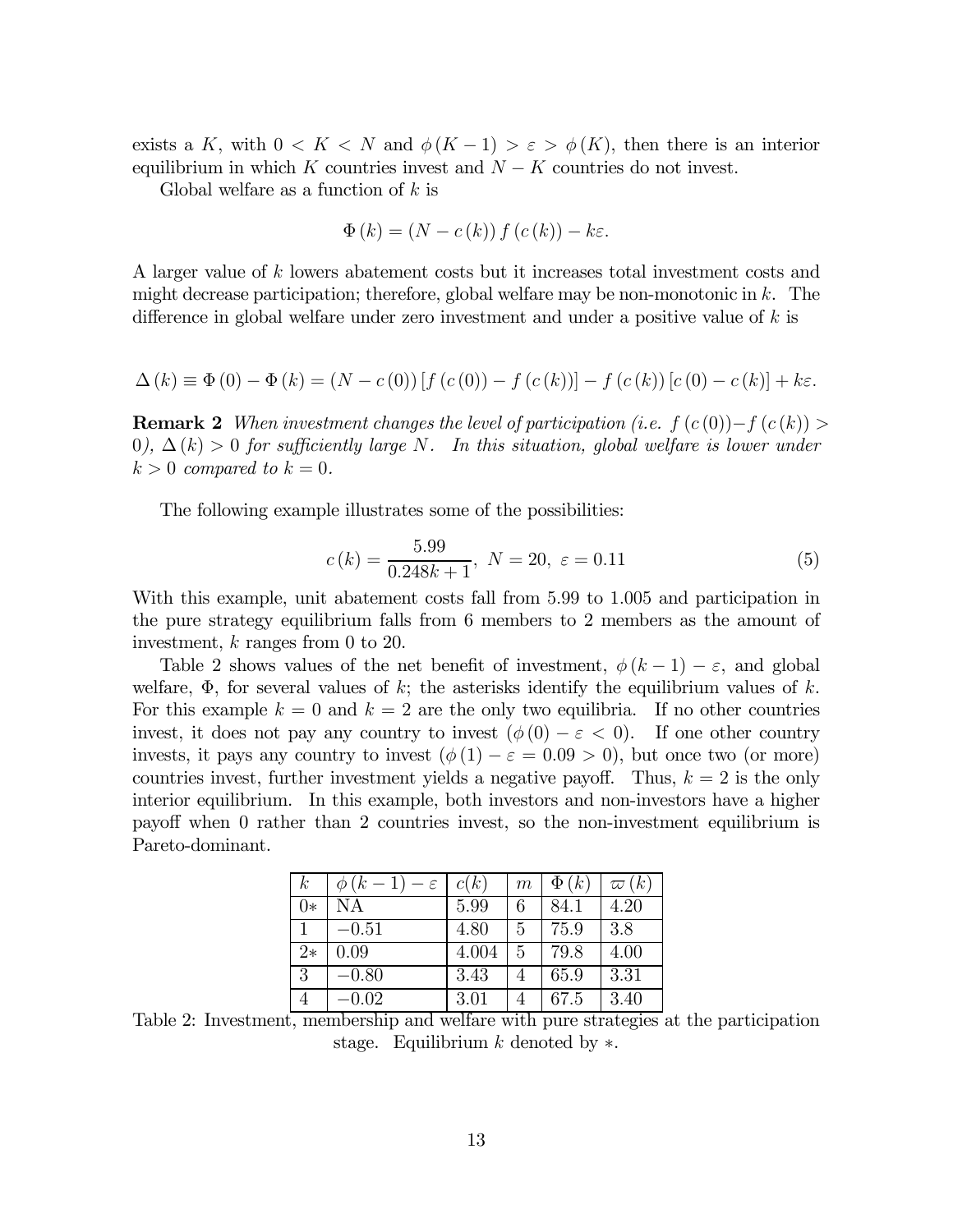

Figure 4: The individual benefit of investment under pure strategies

This example also shows that the multiplicity of equilibrium is due to the nonmonotonicity of the payoffs in  $c$ , and disappears for slightly larger investments costs. Here, for  $\varepsilon > 0.11 + 0.09 = 0.2$  there is a unique equilibrium,  $k = 0$ . The example also shows that if investment were determined by a social planner who maximizes world welfare (rather than as a non-cooperative equilibrium), the planner would choose 0 investment.

Figure 4 shows the benefit to investment as a function of  $k-1$ . The function is nonmonotonic; however, because an interior equilibrium k requires  $\phi(k-1) > \varepsilon > \phi(k)$ , only values of k for which  $\phi (k-1) > 0$  are candidates for an interior equilibrium. For the set where  $\phi (k-1) > 0$ , the function  $\phi (k-1)$  is decreasing in k. This fact means that there is at most one interior equilibrium, and as we increase  $\varepsilon$  from 0, the interior equilibrium has a smaller k; for  $\varepsilon$  above a critical level (0.2 in this example), the interior equilibrium disappears.

#### 4.2 Mixed strategies at the participation stage

The assumption that investment is a public good means that both non-investors and investors have the same probability of participation. The equilibrium  $p$  is a function of c, which depends on the level of investment,  $k$ , so the equilibrium  $p$  is a function of  $k$ . For given  $k$ , a country's expected welfare equals the probability that it participates times its expected payoff conditional on participation, plus the probability that it does not participate times its expected payoff conditional on non-participation. In equilibrium, these two expectations (conditioned on the different actions) are equal, so the expected payoff equals

$$
w(k) = \sum_{i=f}^{N-1} \frac{(N-1)!}{i! (N-1-i)!} p^i (1-p)^{N-1-i} i,
$$
\n(6)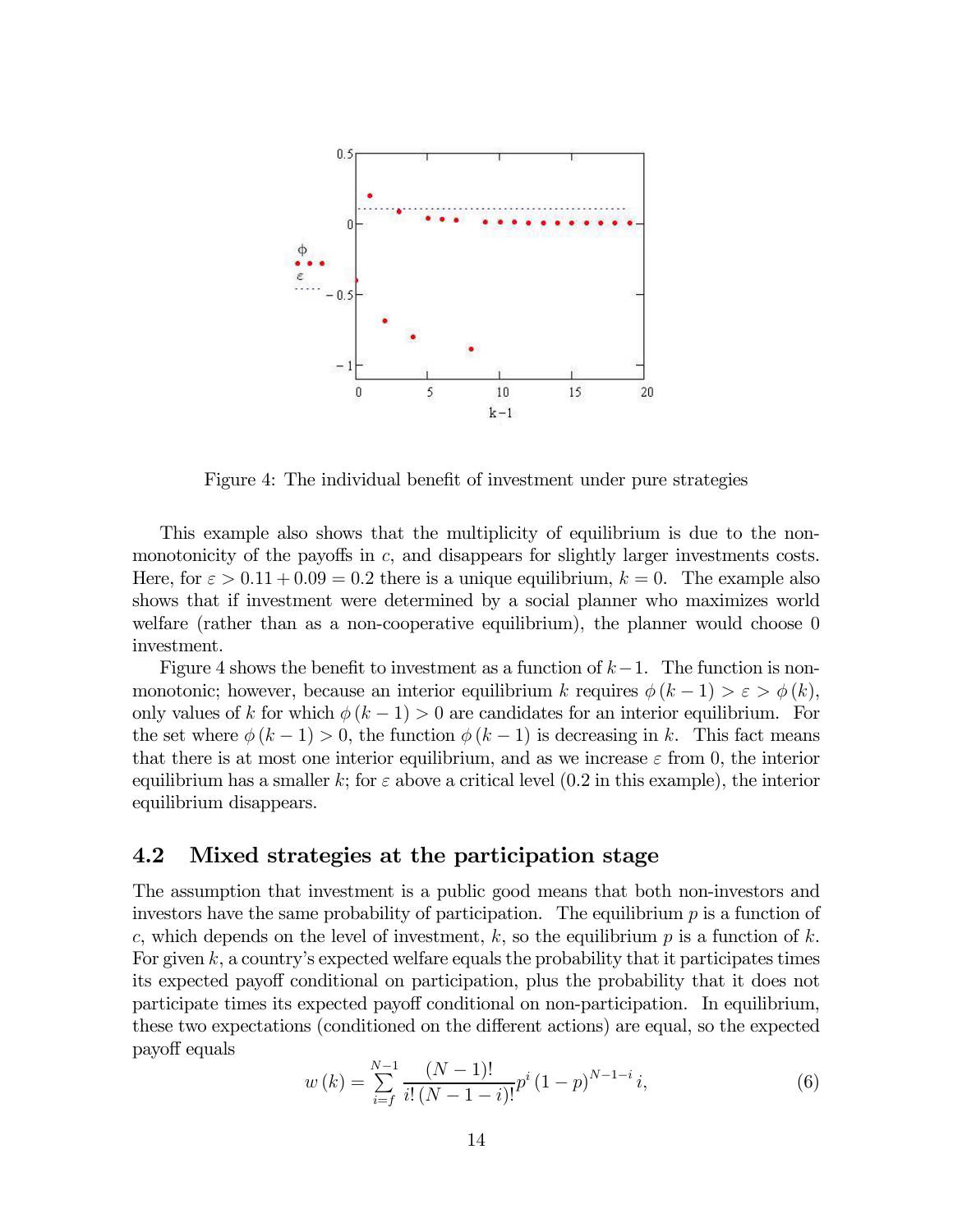which is the expected abatement when at least one country does not join. When  $k-1$ other countries invest, the benefit to a country of also investing is

$$
\Omega(k-1) = w(k) - w(k-1).
$$

If  $\Omega(0) < \varepsilon$ , then there is a corner equilibrium in which no country invests; if  $\Omega(N-1) \ge$  $\varepsilon$ , there is a corner equilibrium in which every country invests; again, there may be interior equilibria.

As  $c$  varies between adjacent integers (so that  $f$  is fixed), the left side of equation (2) is continuous in c, and the right side is continuous in  $p$ , by equation (3); moreover, the derivative of the right side with respect to p is bounded away from 0 for  $p \in (0,1)$ . Therefore, the equilibrium  $p(c)$  is continuous on the domain  $c \in (1, 2)$ . Remark 1 and Propositions 1 and 2 state that over this domain,  $p$  decreases in  $c$ , implying that the range of p is  $(0, 1)$ . Consequently, for any  $c(0) > 1$  there exists a  $\hat{c} \in (1, 2)$  that solves  $p(\hat{c}) = \frac{f(c(0))}{N}$ , i.e.  $\hat{c} = p^{-1} \left( \frac{f(c(0))}{N} \right)$  $\boldsymbol{N}$ ), a weakly decreasing step function in  $c(0)$ . The following proposition considers the case where a high level of investment leads to large cost reductions, which may then lead to relatively high participation and abatement. In this situation, a country's expected payoff (exclusive of investment costs) is monotonic in investment for sufficiently high levels of investment, and is maximized when all countries invest.

**Proposition 5** Assume that  $N$  is sufficiently large and  $c$  decreases sufficiently rapidly in k that there exists a smallest integer  $\hat{k} \leq N$  at which  $c(\hat{k}) \leq \hat{c}$ . In this case, for any  $k_1 \geq \hat{k}$  and all  $k_2 < k_1$ ,  $w(k_1) > w(k_2)$ :  $w(k)$  is therefore maximized at  $k = N$ .

The sufficient condition  $c(N) \leq \hat{c}$  is equivalent to the condition

$$
Np(c(N)) \geq f(c(0)) \Longleftrightarrow c(N) \leq p^{-1} \left( \frac{f(c(0))}{N} \right)
$$

$$
\Longleftrightarrow \frac{c(0)}{c(N)} \geq \frac{c(0)}{p^{-1} \left( \frac{f(c(0))}{N} \right)} \equiv \alpha (c(0)).
$$

The function  $\alpha(c(0))$  is increasing for non-integer values of  $c(0)$  and has a discontinuous upward jump as  $c(0)$  passes through an integer value from below. Thus, the sufficient condition (for aggregate welfare excluding investment costs to be higher when all countries invest) is equivalent to the condition that the factor by which investment by all countries reduces abatement costs,  $\frac{c(0)}{c(N)}$ , exceeds a critical level,  $\alpha(c(0))$ . This condition is intuitive: investment increases welfare whenever investment lowers abatement costs sufficiently. Figure 5 graphs this critical value for  $N = 20$  and  $c(0) \in (2, 7)$ . For much of this domain, the graph of the critical value is between 2 and 6.

In the investment game, interior equilibria might be eliminated by increasing  $\varepsilon$ , for the same reason as with pure strategies. For example, if  $\varepsilon \geq w(k)$  for any k such that  $c(k) > \hat{c}$ , then  $\varepsilon > w(k) - w(k-1)$ ; in this case, there can be no interior equilibria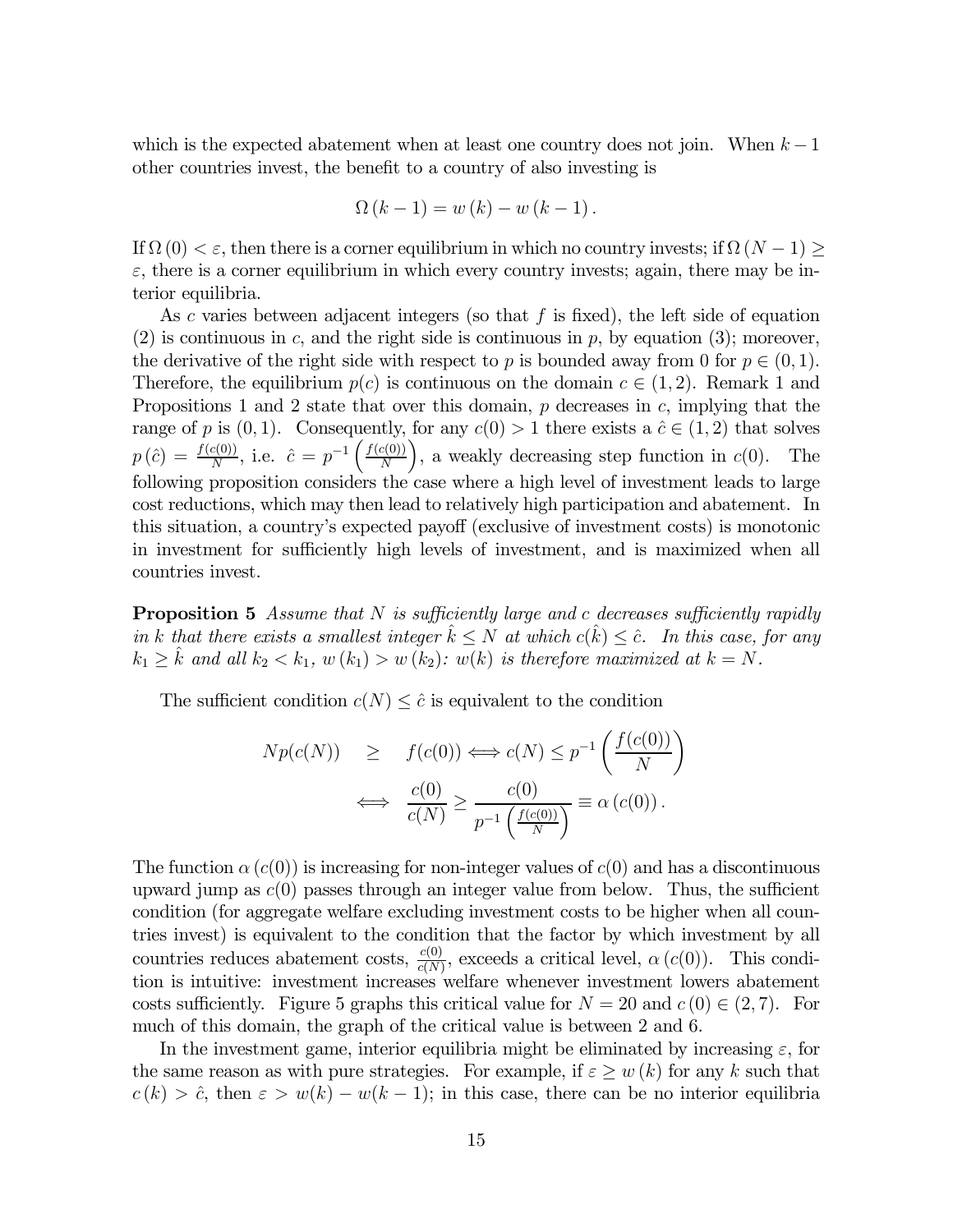

Figure 5: The critical ratio of  $\frac{c(N)}{c(0)}$  for  $N = 20$  and  $c(0) \in (2, 7)$ .

with investment less than  $\hat{k}$ . By eliminating equilibria, a large value of  $\varepsilon$  eases the coordination problem. Of course, an extremely large value of  $\varepsilon$  eliminates all equilibria with positive investment. However, if  $\hat{k} < N$ , and

$$
\Omega\left(N-1\right) > \varepsilon > \Omega\left(k-1\right) \text{ for all } k < \hat{k}
$$

then there are two equilibria, at which  $k = 0$  and  $k = N$ . (There may be other equilibria with investment  $\hat{k} \leq k \leq N$ .) If it is individually rational for a country to invest, then that investment also increases global welfare. We saw that with pure strategies at the participation stage, it might be individually rational to invest in cases where this lowers social welfare. The expected global welfare as a function of  $k$  is

$$
\Psi(k) = Nw(k) - k\varepsilon.
$$

Using example (5), Figure 6 shows that (under second stage mixed strategies) the benefit to investment, although non-monotonic, increases rapidly for large  $k$ . The figure also shows horizontal lines corresponding to three possible values of  $\varepsilon$ . An interior equilibrium requires  $\Omega(k-1) > \varepsilon > \Omega(k)$ . Increases in  $\varepsilon$  eliminate the smaller equilibria, but not the boundary equilibrium  $k = N$  until  $\varepsilon$  becomes large.

Table 3 shows levels of welfare and expected participation for several values of  $k$ , including all of the equilibrium values when  $\varepsilon = 0.11$ , marked by an asterisk. There are four equilibria, with  $N = 20$  giving the highest level of welfare both for investors and non-investors. Increasing  $\varepsilon$  to greater than  $0.11 + 0.15 = 0.26$  removes the  $k = 4$ equilibrium, and increasing  $\varepsilon$  to greater than  $0.11 + 0.28 = 0.39$  removes the  $k = 8$ equilibrium. Zero investment is always an equilibrium, and  $k = 20$  is an equilibrium provided that  $\varepsilon \leq 0.11 + 1.98 = 2.09$ .<sup>4</sup>

<sup>&</sup>lt;sup>4</sup>We also examined the equilibria of the investment game under logarathmic utility (contant relative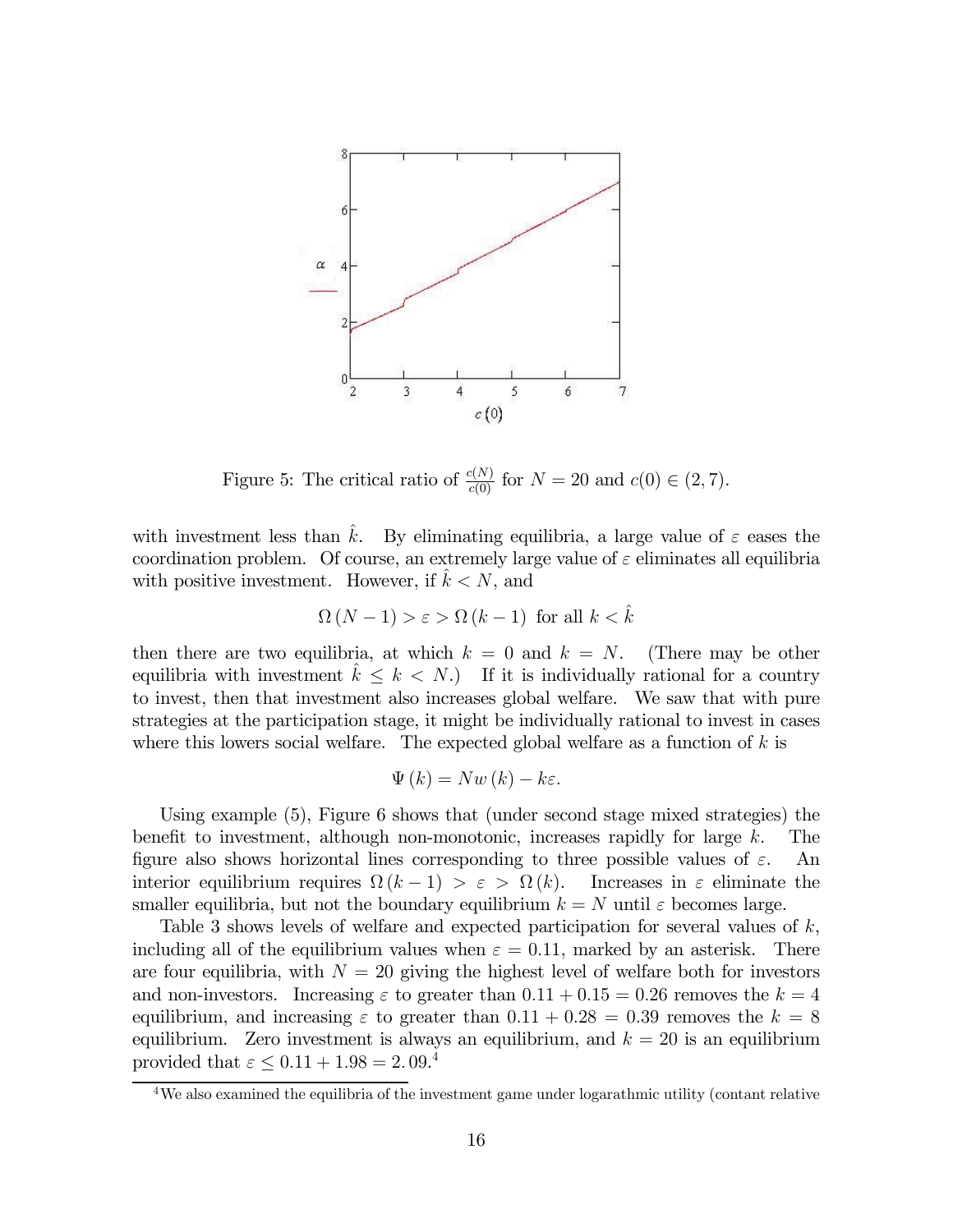

Figure 6: The benefit to investment  $\Omega(k-1)$  and three levels of costs,  $\varepsilon \in \{0.11, 0.5, 2\}$ 

| $\boldsymbol{k}$       | $\Omega(k-1)-\varepsilon$ | c(k)  | m                               | $\Psi(k)$                | w(k)                  |
|------------------------|---------------------------|-------|---------------------------------|--------------------------|-----------------------|
| $0*$                   | NA                        | 5.99  | 0.018                           | $1.28 \times 10^{-12}$   | $6.4 \times 10^{-14}$ |
| $\cdot$ 1 $\cdot$      | $-0.11$                   | 4.80  | 0.34                            | $-0.11$                  | $6.1 \times 10^{-5}$  |
| $4*$                   | 0.15                      | 3.007 | 1.68                            | 5.61                     | 0.302                 |
| $\overline{5}$         | $-0.36$                   | 2.67  | 0.58                            | 0.54                     | 0.054                 |
| $8*$                   | 0.28                      | 2.007 | 1.94                            | 18.86                    | 0.987                 |
| $\overline{9}$         | $-2.01$                   | 1.85  | 0.34                            | 0.72                     | 0.086                 |
| $20*$<br>$\sim$ $\sim$ | 1.98                      | 1.005 | 6.54<br>$\sim$<br>$\sim$ $\sim$ | 121.81<br>$\overline{a}$ | 6.21<br>$\sim$ $\sim$ |

Table 3: Investment, expected membership and welfare with mixed strategy participation. Equilibrium  $k$  denoted by  $*$ 

### 4.3 Comparison

It is obvious that if investment cost are sufficiently low, and if a sufficiently high level of investment can drive abatement costs below the threshold at which abatement is a dominant strategy  $(c = 1)$ , then in both models above there is an equilibrium in which all countries invest and the first-best outcome is achieved. When the lowest possible abatement cost,  $c(N)$ , remains (slightly) above 1 (a case of main interest to us), however, the choice between pure and mixed strategies at the participation stage induces two types of investment games: a discontinuity again arises at  $c = 1$  with pure strategies played at the participation stage but not with mixed strategies. In the

risk aversion) over business-as-usual income (zero abatement) plus abatement benefits minus abatement costs. For sufficiently low investment costs,  $\varepsilon$ , there is an equilibrium in which every country invests. Expected membership (abatement level) and welfare at the participation stage are maximized in the full investment equilibrium.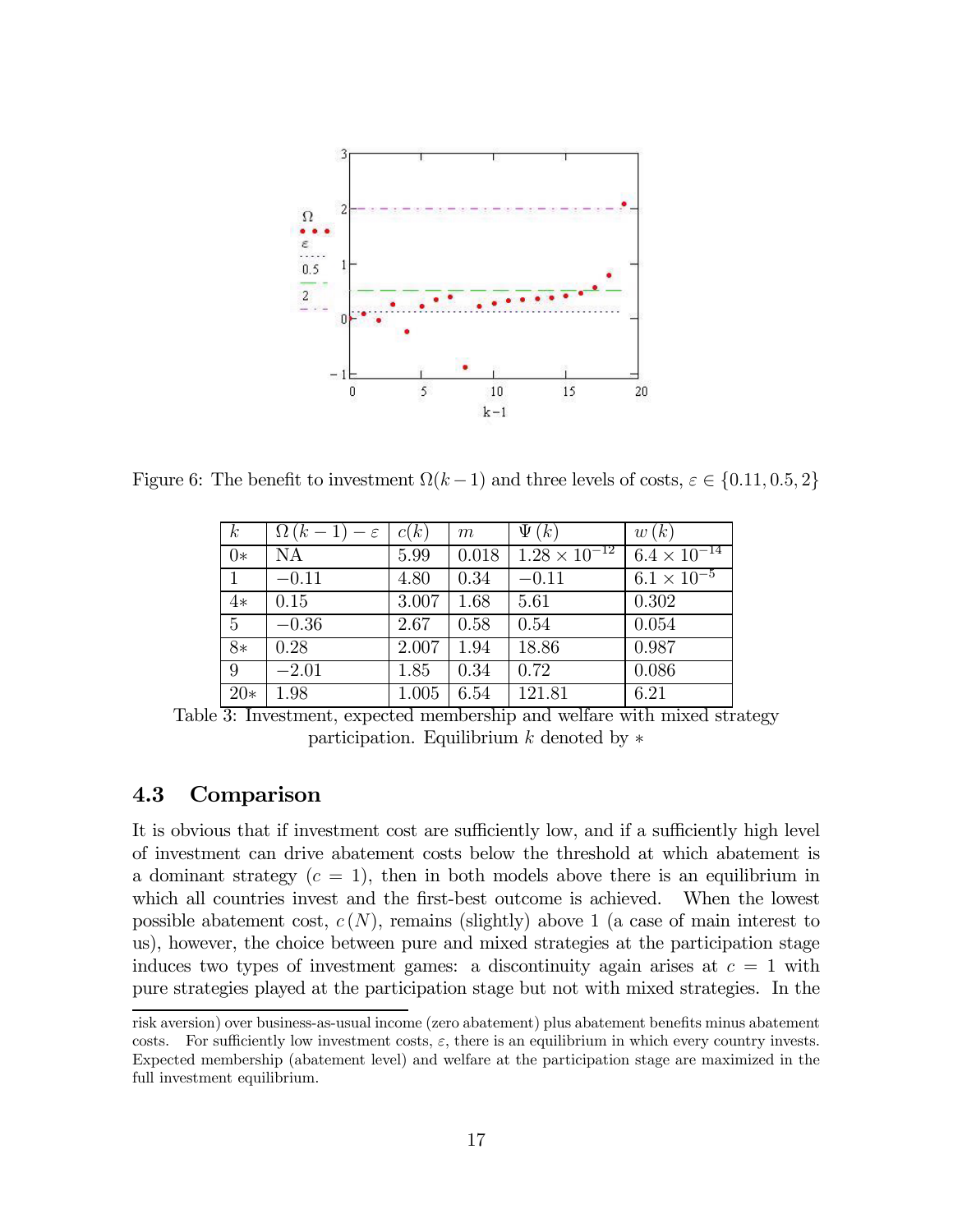former case, when there are two investment equilibria (a boundary equilibrium  $k = 0$ and an interior equilibrium), the 0-investment equilibrium has higher membership, and with  $N$  sufficiently large, higher welfare for both investors and non-investors. In contrast, when agents use mixed strategies at the participation stage, for sufficiently low investment costs, there is a boundary equilibrium at which *all* countries invest, as well as interior equilibria and the boundary equilibrium at which no country invests. Expected participation and welfare are higher at the equilibria with high investment that drives abatement costs close to 1.

The two types of equilibria in the participation game therefore lead to different policy implications regarding investment. The pure strategy equilibrium, emphasized by the previous literature, leads to a game in which even if investment might occur in equilibrium, that investment would likely lower abatement and welfare. This result occurs because the pure strategy participation equilibrium equals the minimally successful IEA, which is weakly increasing in abatement costs. The mixed strategy equilibrium, which we emphasize, leads to a game in which again investment might occur in equilibrium, but here it increases abatement and welfare.

Unless the abatement cost can be reduced to a level *extremely* close to the threshold  $c = 1$ , the implications of the game with mixed strategies – like those of the game with pure strategies — are pessimistic. In our example, expected participation in the mixed strategy when all countries invest (6.54) is only slightly higher than participation in the pure strategy when no countries invest (6). Expected welfare is much higher in the former case (122 compared to 84) due to the lower abatement cost resulting from investment. However, even the larger level is only a fraction of the potential global welfare, equal to  $(20 - 1.005 - 0.11)$   $20 = 377.7$ , so both models are pessimistic about being able to capture the benefits of cooperation. We also found examples where expected participation under mixed strategies is lower but expected welfare higher, compared to the levels under pure strategies. Thus, when costs are endogenous, determined at the investment stage, the model with mixed strategies may be less pessimistic than the model with pure strategies.

In the interest of completeness, we also examined the use of mixed strategies at the investment stage. For the example in equation (5), we found that the unique mixed strategy investment equilibrium, given that countries use pure strategies at the participation stage, involves a zero probability of investment. When countries use mixed strategies at both stages, the levels of expected membership and welfare are between the highest and the lowest equilibrium levels corresponding to the scenario (reported in Table 3) in which countries use pure strategies at the investment stage and mixed strategies at the participation stage.

#### 5 Summary

Most previous theory about IEAs (within the strand of literature that we follow) uses a participation game with a pure strategy equilibrium. These models (typically) imply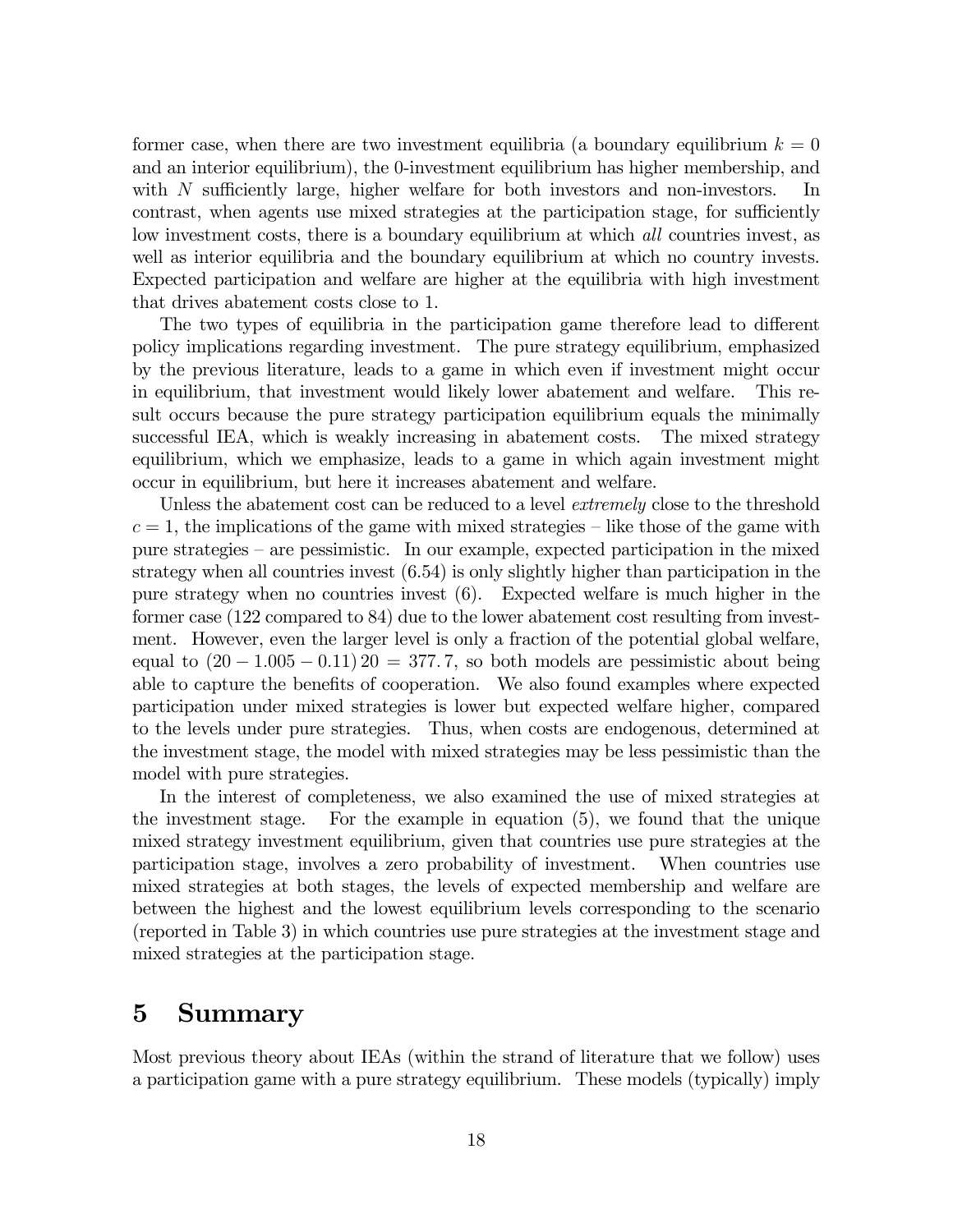that the equilibrium participation is low and that investment that reduces abatement costs also reduces the incentives to join the IEA, resulting in lower equilibrium membership. Under risk neutrality and predetermined abatement costs, the use of mixed rather than pure strategies tends to reinforce the conclusion that optimal behavior by the IEA does not solve the problem of providing a global public good. For low abatement costs, however, the use of mixed strategies overturns this conclusion.

More significantly, the participation games with mixed and with pure strategies have opposite policy implications with regard to investment. In both of the investment games induced by the two types of strategies at the participation stage, there may be multiple Pareto-ranked (pure strategy) investment equilibria. Under pure strategies at the participation stage, society would like to coordinate on a low-investment equilibrium, and under mixed strategies at the participation game, society would like to coordinate on the high-investment equilibrium. The overall policy conclusion is that when nations use mixed strategies, the promotion of investment that lowers abatement cost can ameliorate the problem of climate change, even though it is unlikely to provide a complete solution to that problem.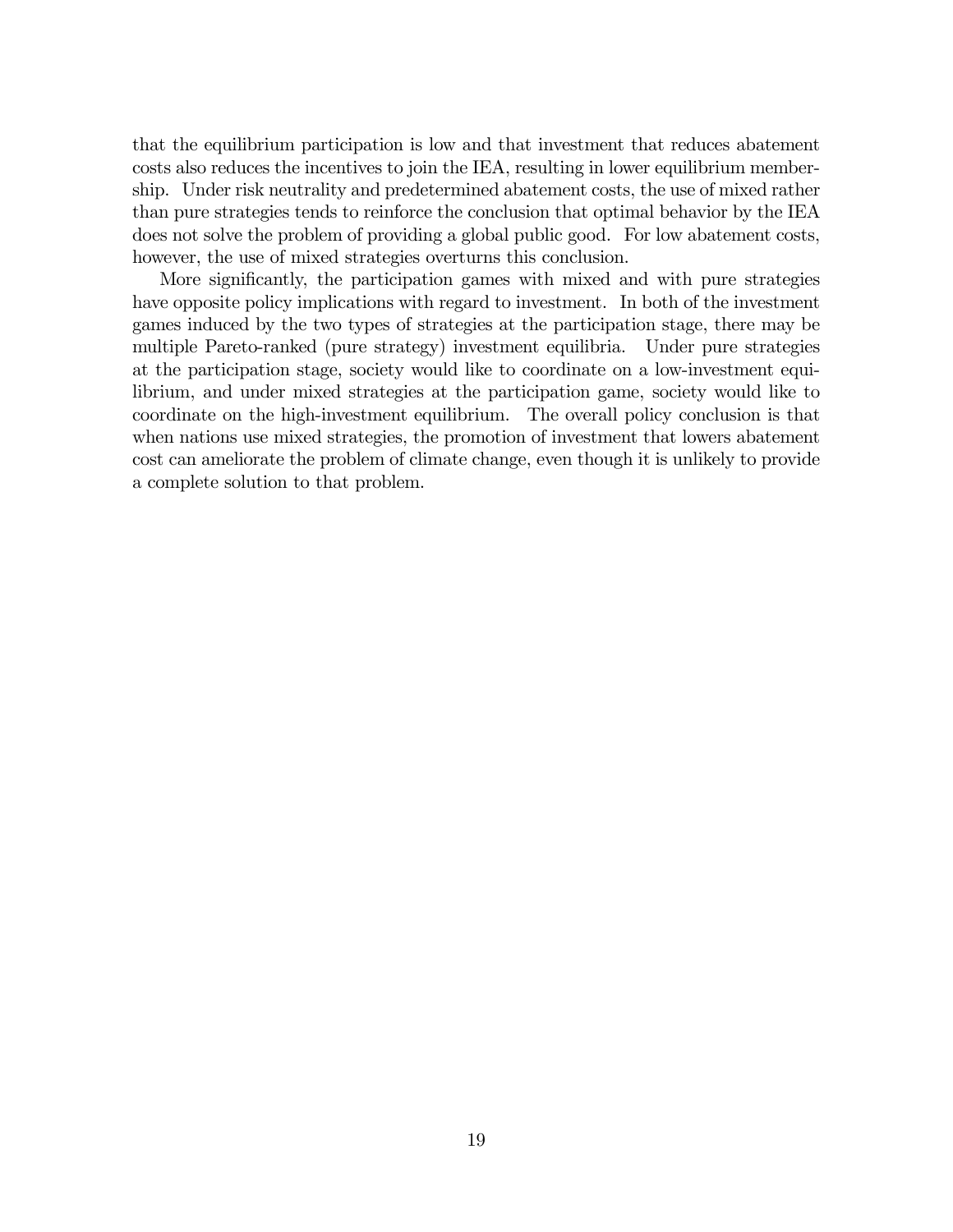## A Appendix

This appendix derives equation (3), and proves Propositions 1, 2, and 5.

**Derivation of equation (3)** To ease notation, we define  $n = N - 1$ , the number of "other" countries and  $q = f - 1$ , the number of "other members" needed for a country to be pivotal; because  $N > f$ , we have  $n \ge q + 1$ . Using these definitions we have

$$
\frac{G(p)}{g(p)} = \frac{\sum_{i=q+1}^{n} \frac{n!}{i!(n-i)!} p^{i} (1-p)^{n-i}}{\frac{n!}{q!(n-q)!} p^{q} (1-p)^{n-q}}
$$
\n
$$
= \frac{\sum_{i=q}^{n} \left(\frac{n!}{i! (n-i)!} p^{i} (1-p)^{n-i}\right) - \left(\frac{n!}{q! (n-q)!} p^{q} (1-p)^{n-q}\right)}{\frac{n!}{q! (n-q)!} p^{q} (1-p)^{n-q}}
$$
\n
$$
= \frac{\sum_{i=q}^{n} \left(\frac{n!}{i! (n-i)!} p^{i} (1-p)^{n-i}\right)}{\frac{n!}{q! (n-q)!} p^{q} (1-p)^{n-q}} - 1.
$$

Define

$$
\sigma = \frac{\sum_{i=q}^{n} \left( \frac{n!}{i! (n-i)!} p^i (1-p)^{n-i} \right)}{\frac{n!}{(q)!(n-q)!} p^q (1-p)^{n-q}} = \text{hypergeom}\left( [1, -n+q], [1+q], \frac{p}{-1+p} \right) \tag{7}
$$

where hypergeom  $(\cdot)$  is the hypergeometric function. Using the definition of the hypergeometric function, and the fact that the gamma function  $\Gamma(x+1) = x!$  when x is an integer, we write<sup>5</sup>

$$
\sigma = \frac{\Gamma(1+q)}{\Gamma(1)\Gamma(1+q-1)} \int_0^1 \frac{t^{1-1}(1-t)^{1+q-1-1}}{(1-t\frac{p}{p-1})^{q-n}} dt
$$
  
\n
$$
= \frac{\Gamma(1+q)}{\Gamma(q)} \int_0^1 \frac{(1-t)^{q-1}}{(1-t\frac{p}{p-1})^{q-n}} dt = q \int_0^1 \frac{(1-t)^{q-1}}{(1+t\frac{p}{1-p})^{q-n}} dt
$$
  
\n
$$
= q \int_0^1 (1-t)^{q-1} \left(1+t\frac{p}{1-p}\right)^{n-q} dt.
$$
\n(8)

 $5T$ o check this result we also derived equation  $(3)$  without using the hypergeometric function and instead using the identity

$$
\sum_{i=q}^{n} \left( \frac{n!}{i!(n-i)!} p^i (1-p)^{n-i} \right) = \frac{n!}{(q-1)!(n-q)!} \int_0^p t^{q-1} (1-t)^{n-q} dt
$$

from Wang (1994, page 116); details are availble on request.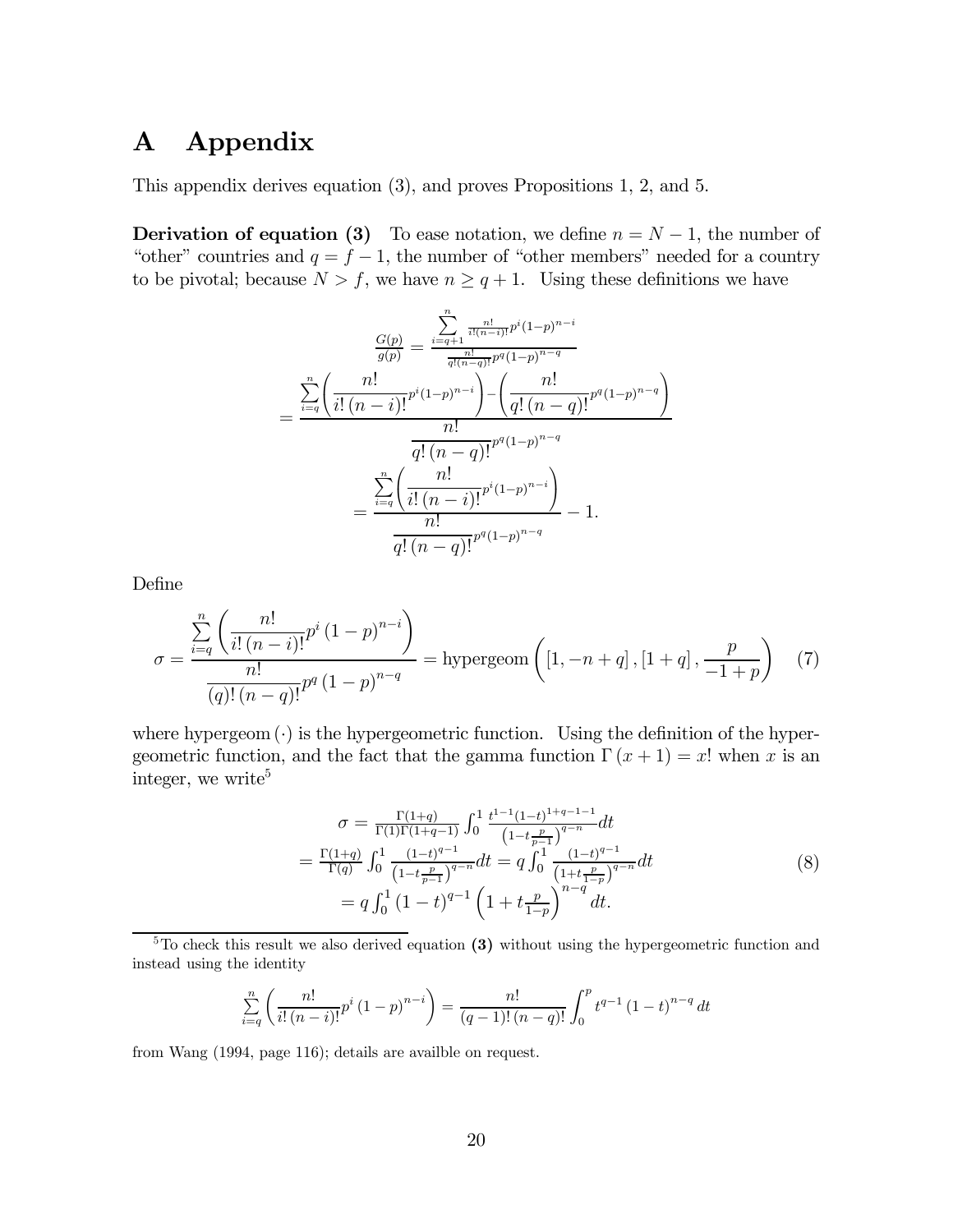**Proof.** (Proposition 1) Part (i) The fact that  $t$  is defined over a positive interval implies

$$
\frac{d\left(1+t\frac{p}{1-p}\right)}{dp} = \frac{t}{(-1+p)^2} > 0.
$$

Using this expression, we have

$$
\frac{d\frac{G(p)}{g(p)}}{dp} = \frac{d\sigma}{dp} = q \int_0^1 (1-t)^{q-1} (n-q) \left(1 + t\frac{p}{1-p}\right)^{n-q-1} \frac{t}{(-1+p)^2} dt > 0.
$$
 (9)

Define  $x = \frac{p}{1-p}$ . By using the last equality of equation (8), we have

$$
\sigma(0) = \int_0^1 q (1-t)^{q-1} dt = 1,^6
$$

$$
\frac{d\sigma}{dx} = q \int_0^1 (1-t)^{q-1} (n-q) (1+tx)^{n-q-1} t dt > 0,
$$

and

$$
\frac{d^2\sigma}{dx^2} = q \int_0^1 (1-t)^{q-1} (n-q) (n-q-1) (1+tx)^{n-q-2} t^2 dt \ge 0.
$$

for any  $n \ge q+1$ . Because  $\sigma$  is increasing and convex in x, the domain of x is  $[0,\infty)$ and  $\sigma(0) = 1$ , we know that the range of  $\sigma$  is [1, $\infty$ ). Thus  $\sigma - 1$  is increasing and convex in x and the range of  $\sigma - 1$  is  $[0, \infty)$ . When c is not an integer,  $\frac{f-c}{c-1}$  is positive. Therefore,  $\sigma - 1$  will cross  $\frac{f-c}{c-1}$  once and only once. There is a unique solution to the equation  $\frac{f-c}{c-1} = \sigma - 1$ . By the one-to-one correspondence between p and x, there exists a unique  $p$  that satisfies the equilibrium condition.

Part (ii) Equation (9) shows  $\frac{d G(p)}{dp} > 0$ . Consider an interval of c over which f is constant. Differentiating equation (2) with respect to  $p$ , treating  $c$  as a function of  $p$  we have

$$
\frac{d\left(\frac{f-c}{c-1}\right)}{dc}\frac{dc}{dp} = -\frac{f-1}{(c-1)^2}\frac{dc}{dp} = \frac{d\frac{G(p)}{g(p)}}{dp} \Rightarrow
$$

$$
\frac{dc}{dp} = -\frac{d\frac{G(p)}{g(p)}}{dp}\frac{(c-1)^2}{f-1} < 0.
$$

 $\blacksquare$ 

**Proof.** (Proposition 2) The first step. When  $c \in (j-1, j]$ ,  $f(c) = j$ . The limit of the left hand side of equation (2) as  $c$  converges to  $j-1$  from the right is:

$$
\lim_{c \to (j-1)^+} \frac{f - c}{c - 1} = \frac{1}{j - 2}.
$$

 $^{6}q(1-t)^{q-1}$  is the density function of  $Beta(1, q)$ .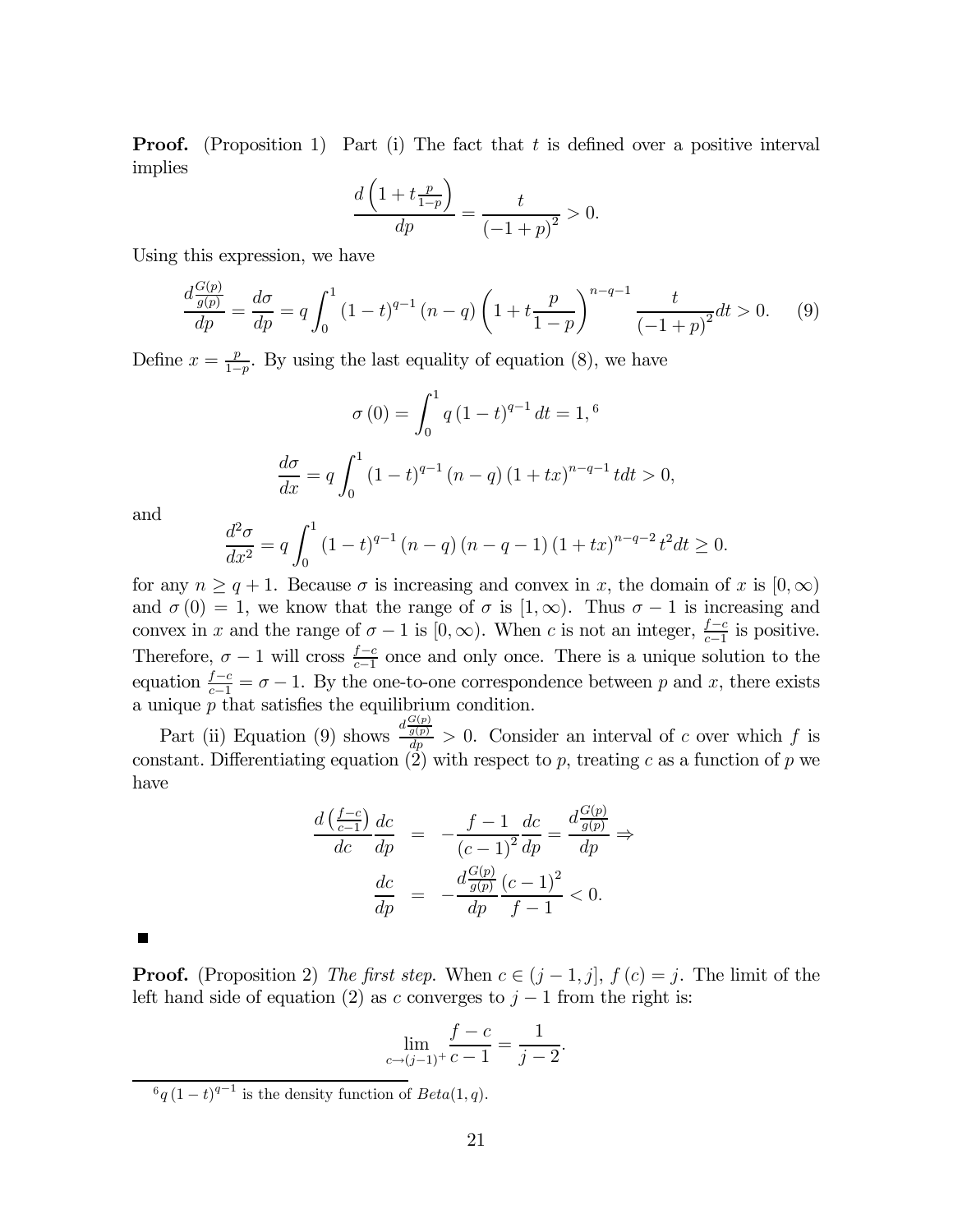When  $j = 2$ ,  $\lim$  $c\rightarrow 1^+$  $\frac{f-c}{c-1} = \frac{1}{2-2} = \infty$ ; when  $j \ge 3$ ,  $\lim_{c \to (j-1)^+} \frac{f-c}{c-1} = \frac{1}{j-2} \le 1$ . Since the

left hand side of equation (2) decreases in c, the limit  $\frac{1}{j-2}$  is the supremum of the left hand side over the interval  $c \in (j-1, j]$ . For the equality to hold,  $\frac{1}{j-2}$  must also be the supremum of the right hand side of equation (2).

The second step. For any integer  $j \geq 3$ , the supremum of the right hand side of equation (2),  $\frac{1}{j-2}$ , is not more than 1. We now show the right hand side of equation (2),  $\frac{G(p)}{g(p)}$ , evaluated at  $p = \frac{j}{N}$  exceeds 1. Given that this is true, the inequality  $\frac{d \frac{G(p)}{g(p)}}{dp} > 0$ implies that the equilibrium  $p$  must be strictly less than  $\frac{j}{N}$  and therefore  $m$  must be less than the level in the pure-strategy equilibrium. To confirm that the right hand side of equation (2), evaluated at  $\frac{j}{N}$  exceeds 1, we evaluate the numerator and the denominator separately.

With  $f(c) = j$ , the first term in the sum in the numerator on the right hand side of equation (2) evaluated at  $p = \frac{j}{N}$  equals

$$
= \frac{(N-1)!}{j!(N-1-j)!} \left(\frac{j}{N}\right)^j \left(1 - \frac{j}{N}\right)^{N-1-j}
$$
  

$$
= \frac{(N-1)!}{(j-1)!(N-1-j)!} \left(\frac{j}{N}\right)^{j-1} \left(1 - \frac{j}{N}\right)^{N-1-j} \left(\frac{j}{N}\right)^j
$$
  

$$
= \frac{(N-1)!}{(j-1)!(N-1-j)!} \left(\frac{j}{N}\right)^{j-1} \left(1 - \frac{j}{N}\right)^{N-1-j} \frac{1}{N}.
$$

The denominator on the right hand side of equation (2), evaluated at  $\frac{j}{N}$ , equals

$$
\frac{(N-1)!}{(j-1)!(N-j)!} \left(\frac{j}{N}\right)^{j-1} \left(1 - \frac{j}{N}\right)^{N-j}
$$
\n
$$
= \frac{(N-1)!}{(j-1)!(N-1-j)!} \left(\frac{j}{N}\right)^{j-1} \left(1 - \frac{j}{N}\right)^{N-j-1} \frac{1}{N-j} \left(1 - \frac{j}{N}\right)
$$
\n
$$
= \frac{(N-1)!}{(j-1)!(N-1-j)!} \left(\frac{j}{N}\right)^{j-1} \left(1 - \frac{j}{N}\right)^{N-j-1} \frac{1}{N}.
$$

These two intermediate results imply

$$
\frac{(N-1)!}{j!\,(N-1-j)!} \left(\frac{j}{N}\right)^j \left(1 - \frac{j}{N}\right)^{N-1-j}
$$
\n
$$
= \frac{(N-1)!}{(j-1)!(N-j)!} \left(\frac{j}{N}\right)^{j-1} \left(1 - \frac{j}{N}\right)^{N-j}.
$$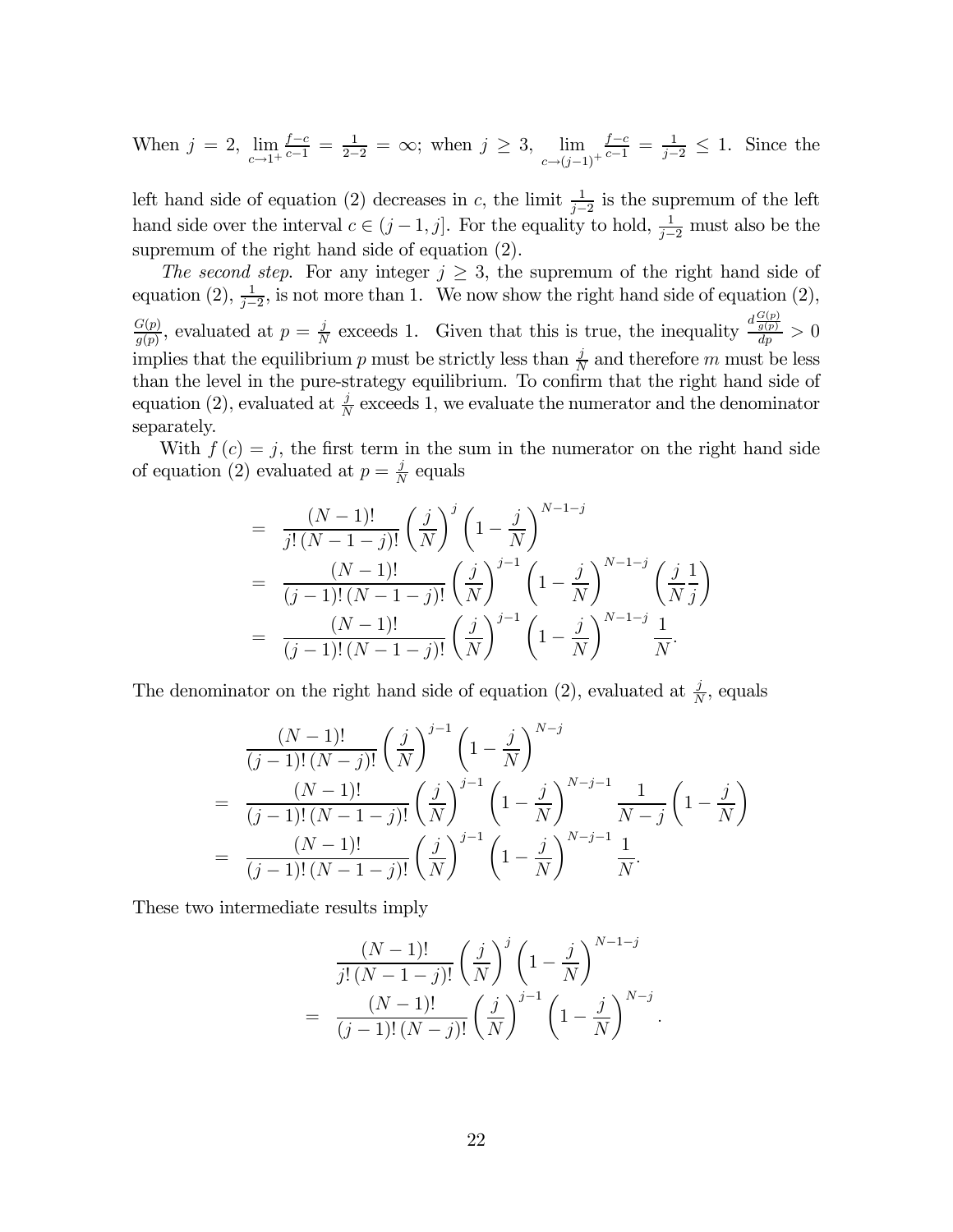Thus

$$
\sum_{i=j}^{N-1} \frac{(N-1)!}{i! (N-1-i)!} \left(\frac{j}{N}\right)^i \left(1 - \frac{j}{N}\right)^{N-1-i}
$$
\n
$$
= \frac{(N-1)!}{j! (N-1-j)!} \left(\frac{j}{N}\right)^j \left(1 - \frac{j}{N}\right)^{N-1-j}
$$
\n
$$
+ \sum_{i=j+1}^{N-1} \frac{(N-1)!}{i! (N-1-i)!} \left(\frac{j}{N}\right)^i \left(1 - \frac{j}{N}\right)^{N-1-i}
$$
\n
$$
= \frac{(N-1)!}{(j-1)! (N-j)!} \left(\frac{j}{N}\right)^{j-1} \left(1 - \frac{j}{N}\right)^{N-j}
$$
\n
$$
+ \sum_{i=j+1}^{N-1} \frac{(N-1)!}{i! (N-1-i)!} \left(\frac{j}{N}\right)^i \left(1 - \frac{j}{N}\right)^{N-1-i}
$$
\n
$$
\geq \frac{(N-1)!}{(j-1)! (N-j)!} \left(\frac{j}{N}\right)^{j-1} \left(1 - \frac{j}{N}\right)^{N-j}
$$

Therefore, we have

$$
\frac{1}{j-2} \le 1 \le \frac{\sum_{i=j}^{N-1} \frac{(N-1)!}{i!(N-1-i)!} \left(\frac{j}{N}\right)^i \left(1 - \frac{j}{N}\right)^{N-1-i}}{\frac{(N-1)!}{(j-1)!(N-j)!} \left(\frac{j}{N}\right)^{j-1} \left(1 - \frac{j}{N}\right)^{N-j}}.
$$
\n(10)

We conclude that the right hand side of equation (2) evaluated at  $\frac{j}{N}$ , given by the right hand side of inequality (10) exceeds the supremum of the left hand side of equation (2) when  $j \geq 3$ . Since the right hand side of equation (2) increases in p, p must be always less than  $\frac{j}{N}$ , and thus *m* is always less than *j* when  $j \ge 3$ .

The third step. By Proposition 1, p decreases in c in the interval of  $1 < c \leq 2$ . So  $p$  approaches its maximum value (denoted by  $p_1^*$ ) as  $c$  converges to 1 from above. Because the left hand side of equation  $(2)$  approaches infinity as c approaches 1, the right hand side of equation (2) must also approach infinity. Thus, in the interval of  $1 < c \leq 2$ , as p approaches  $p_1^*$ , the right hand side of equation (2) goes to infinity. Since the right hand side of equation (2) increases in p and it is finite when  $p = \frac{2}{N}$ , we must have  $p_1^* > \frac{2}{N}$ . As p decreases with c, we must have  $p > \frac{2}{N}$  when c is small enough. And when  $p > \frac{2}{N}$ , we have  $m > 2$ . Therefore, for sufficiently small c, expected membership in the mixed strategy equilibrium exceeds membership in the pure strategy equilibrium.

The right hand side of equation  $(1)$  approaches zero as c approaches 1. The left side of equation (1) approaches zero only if  $p$  approaches either 0 or 1. We know that p approaches  $p_1^*$  and  $p_1^* > \frac{2}{N} > 0$ . Therefore, p approaches 1 as c approaches its lower bound 1.  $\blacksquare$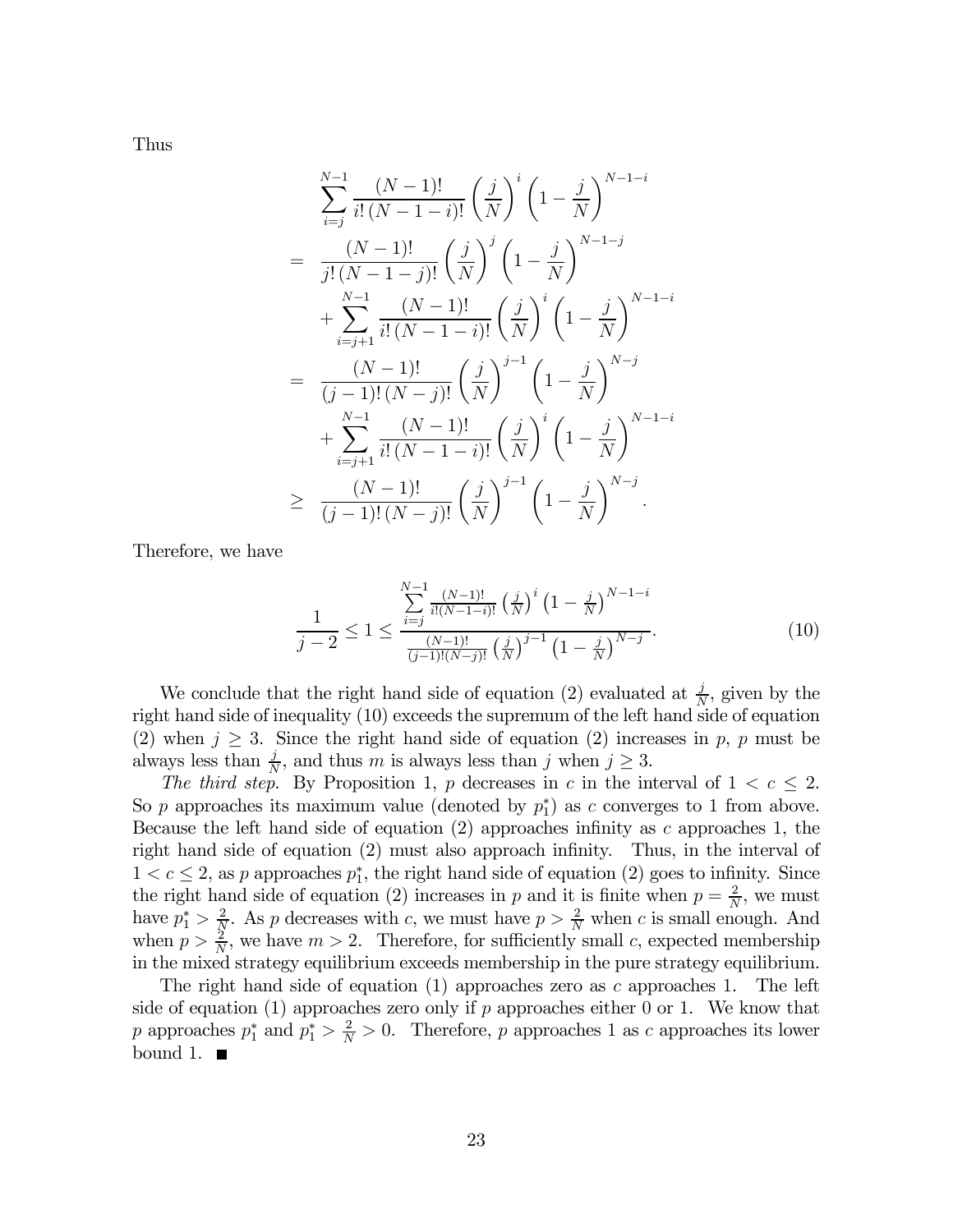**Proof.** (Proposition 5) Because  $k_1 > k_2$ , we have  $c(k_1) < c(k_2)$ . We consider the case of  $c(k_1) < c(k_2) < 2$  and the case of  $c(k_1) < 2 < c(k_2)$  separately.

(a)  $c(k_1) < c(k_2) < 2$ . We have  $f(c(k_1)) = f(c(k_2)) = 2$ . Given  $f = 2$ , we can write equation (6) as

$$
w = \sum_{i=2}^{N-1} \frac{(N-1)!}{i! (N-1-i)!} p^i (1-p)^{N-1-i} i
$$
  
=  $(N-1) p - (N-1) p (1-p)^{N-2}$   
=  $(N-1) p [1 - (1-p)^{N-2}],$ 

which increases with p. By Proposition 1, we have  $p(k_2) < p(k_1)$ . Therefore  $w(k_1) >$  $w(k_2)$ .

(b)  $c(k_1) < 2 < c(k_2)$ . Proposition 2 shows that  $p(c) < \frac{f(c)}{N}$  when  $c > 2$ . Because  $c(0) \geq c$  for any c, we have  $p < \frac{f(c(0))}{N}$  when  $c > 2$ , which implies that  $p(k_2) < \frac{f(c(0))}{N}$ . By Proposition 1,  $p(k_1) \geq \frac{f(c(0))}{N}$  because  $c(k_1) \leq \hat{c}$ . Thus, we have  $p(k_2) < \frac{f(c(0))}{N} \leq p(k_1)$ . Moreover,  $2 = f(c(k_1)) < f(c(k_2))$  because  $c(k_1) < 2 < c(k_2)$ . We have

$$
w(k_2) = \sum_{i=f(c(k_2))}^{N-1} \frac{(N-1)!}{i! (N-1-i)!} (p(k_2))^i (1-p(k_2))^{N-1-i} i
$$
  

$$
< \sum_{i=f(c(k_1))}^{N-1} \frac{(N-1)!}{i! (N-1-i)!} (p(k_2))^i (1-p(k_2))^{N-1-i} i
$$
  

$$
< \sum_{i=f(c(k_1))}^{N-1} \frac{(N-1)!}{i! (N-1-i)!} (p(k_1))^i (1-p(k_1))^{N-1-i} i
$$
  

$$
= w(k_1)
$$

The last inequality comes from the fact that  $w$  is increasing in  $p$  when  $f = 2$ , as shown in case (a).  $\blacksquare$ 

## B Referee's appendix: Proofs of Propositions 3 and 4

**Proof.** (Proposition 3) To prove part (i) we differentiate the equilibrium condition

$$
\frac{f-c}{c-1} = \sigma - 1 = q \int_0^1 (1-t)^{q-1} \left(1 + t \frac{p}{1-p}\right)^{n-q} dt - 1
$$

with respect to  $n$  to obtain

$$
\frac{dp}{dn} = -\frac{\int_0^1 (1-t)^{q-1} \left(1 + t \frac{p}{1-p}\right)^{n-q} \ln\left(1 + t \frac{p}{1-p}\right) dt}{\int_0^1 (1-t)^{q-1} \left(n-q\right) \left(1 + t \frac{p}{1-p}\right)^{n-q-1} \frac{t}{(1-p)^2} dt} < 0.
$$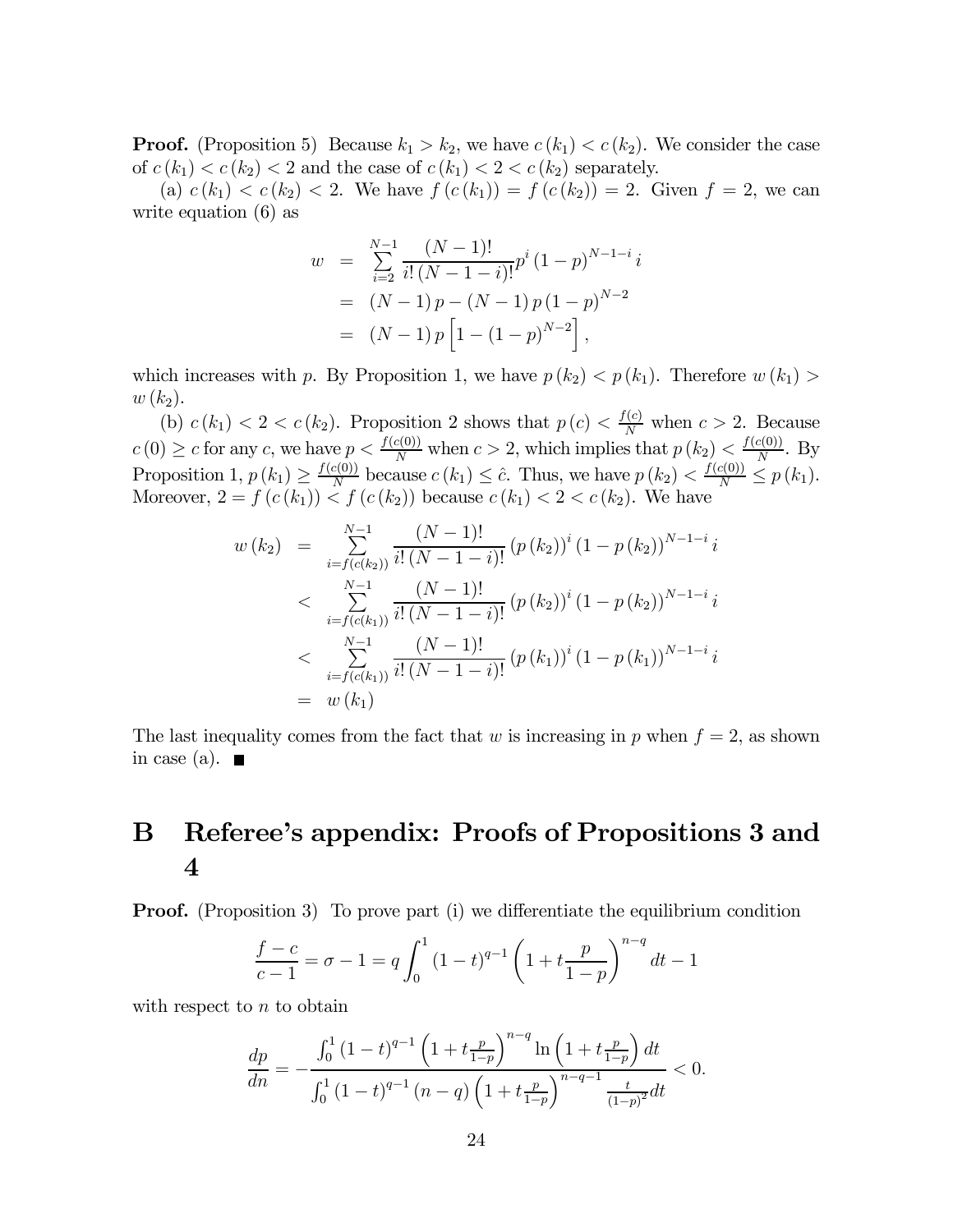Since  $n = N - 1$ , we have  $\frac{dp}{dN} = \frac{dp}{dn} < 0$ .

To prove the next three parts of the proposition we substitute  $m = p(n+1)$  into the last equality of (8) to obtain

$$
\sigma = q \int_0^1 (1-t)^{q-1} \left( 1 + t \frac{m}{n+1-m} \right)^{n-q} dt. \tag{11}
$$

Differentiating  $m$  with respect to  $n$  gives

$$
\frac{dm}{dn} = -\frac{A}{B} \text{ with}
$$
\n
$$
A \equiv \int_0^1 (1-t)^{q-1} e^{(n-q)\ln\left(1+t\frac{m}{n+1-m}\right)} \left( \ln\left(1+t\frac{m}{n+1-m}\right) - (n-q)\frac{\frac{tm}{(n+1-m)^2}}{1+t\frac{m}{n+1-m}} \right) dt
$$
\n
$$
B \equiv \int_0^1 (1-t)^{q-1} e^{(n-q)\ln\left(1+t\frac{m}{n+1-m}\right)} \left( (n-q)\frac{\frac{t(n+1)}{(n+1-m)^2}}{1+t\frac{m}{n+1-m}} \right) dt
$$

The denominator is positive, so the sign of  $\frac{dm}{dn}$  is the opposite of the sign of

$$
\int_0^1 (1-t)^{q-1} e^{(n-q)\ln\left(1+t\frac{m}{n+1-m}\right)} \left( \ln\left(1+t\frac{m}{n+1-m}\right) - (n-q)\frac{\frac{tm}{(n+1-m)^2}}{1+t\frac{m}{n+1-m}} \right) dt,
$$

or equivalently

$$
\int_0^1 (1-t)^{q-1} e^{(n-q)\ln\left(1+t\frac{p}{1-p}\right)} \left( \ln\left(1+t\frac{p}{1-p}\right) - \frac{n-q}{n+1} \frac{tp}{(1-p)^2 \left(1+t\frac{p}{1-p}\right)} \right) dt.
$$

Now define  $s(p, t) = \ln \left( 1 + t \frac{p}{1-p} \right)$  $\Big), r(p,t) = \frac{tp}{(1-p)^2(1+t\frac{p}{1-p})}$ . Since  $\frac{n-q}{n+1} = 1 - \frac{f}{N}$ , a sufficient condition for  $\frac{dm}{dN} < 0$  is, for any  $t \in (0,1)$ ,  $\frac{s(p,t)}{r(p,t)} > 1 - \frac{f}{N}$ . A sufficient condition for  $\frac{dm}{dN} > 0$  is, for any  $t \in (0,1)$ ,  $\frac{s(p,t)}{r(p,t)} < 1 - \frac{f}{N}$ .

To prove part (ii), we have

$$
\frac{s(p,t)}{r(p,t)} = (1 - p + tp) \frac{\ln\left(1 + t\frac{p}{1-p}\right)}{t\frac{p}{1-p}}.
$$
\n(12)

Each term in the right hand side of (12) is positive and less than 1, so  $0 < \frac{s(p,t)}{r(p,t)} < 1$ . Also we know that  $1 - \frac{f}{N}$  is increasing in N,  $\lim_{N \to f} 1 - \frac{f}{N} = 0$ , and  $\lim_{N \to \infty} 1 - \frac{f}{N} = 1$ . Therefore, for sufficiently large N, we have  $\frac{s(p,t)}{r(p,t)} < 1 - \frac{f}{N}$  for any t, which is sufficient for  $\frac{dm}{dN} > 0$ ; and for sufficiently small N we have  $\frac{s(p,t)}{r(p,t)} > 1 - \frac{f}{N}$  for any t, which is sufficient for  $\frac{dm}{dN} < 0$ .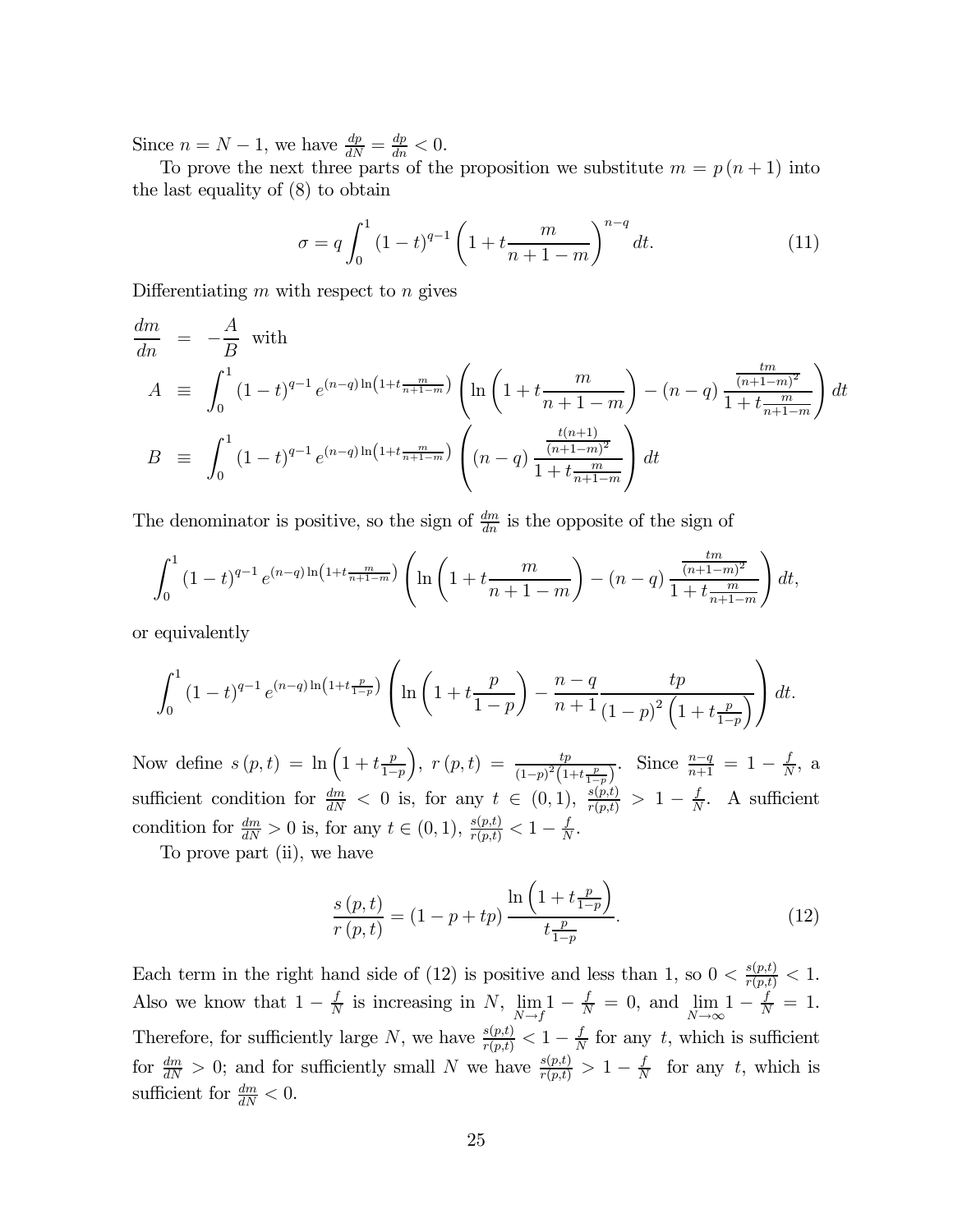To prove part (iii) we use Proposition 2, which shows that  $p$  converges to 1 as  $c$ converges to 1. Because lim  $p\rightarrow 1$  $s = \lim_{h \to 0}$  $\lim_{p \to 1} r = \infty$ , we can apply the L'Hopital's Rule:

$$
\lim_{p \to 1} \frac{s}{r} = \lim_{p \to 1} \frac{s_p}{r_p}
$$
\n
$$
= \lim_{p \to 1} \frac{\frac{t}{(1-p)^2}}{\frac{t(1-p)(1-p+tp)+tp(2(1-p+tp)-t)}{(1-p)^2(1-p+tp)^2}}
$$
\n
$$
= \lim_{p \to 1} \frac{(1-p)(1-p+tp)}{(1-p)(1-p+tp)+p(2(1-p+tp)-t)}
$$
\n
$$
= \frac{0}{0+t} = 0 < 1 - \frac{f}{N}.
$$

Therefore when c converges to 1 from the right,  $\frac{s}{r}$  is less than  $1 - \frac{f}{N}$  for any t, which is sufficient for  $\frac{dm}{dN} > 0$ . To prove part (iv), we first note that Remark 1 establishes that  $\lim_{c \to f^-} p = 0.$ 

Second, we use lim  $p\rightarrow 0$  $s = \lim_{h \to 0}$  $p\rightarrow 0$  $r = 0$ . Again, we apply the L'Hopital's Rule.

$$
\lim_{p \to 0} \frac{s}{r} = \lim_{p \to 0} \frac{s_p}{r_p}
$$
\n
$$
= \lim_{p \to 0} \frac{(1-p)(1-p+tp)}{(1-p)(1-p+tp)+p(2(1-p+tp)-t)}
$$
\n
$$
= \frac{1}{1} = 1 > 1 - \frac{f}{N}.
$$

Hence, as c converges to f from the left, p converges to 0, and  $\frac{s(p,t)}{r(p,t)} > 1 - \frac{f}{N}$  for any t, which is sufficient for  $\frac{dm}{dN} < 0$ .

**Proof.** (Proposition 4) **Part (i)**. To establish that the limiting value of  $p \rightarrow 0$  as  $N \to \infty$  we use the equilibrium condition

$$
\frac{f-c}{c-1} + 1 = \sigma = (f-1) \int_0^1 (1-t)^{f-2} \left(1 + t \frac{p}{1-p}\right)^{N-f} dt.
$$
 (13)

If p remained strictly positive as  $N \to \infty$ , the right side of equation (13) would approach infinity while the left side remains constant. Therefore,  $p$  must approach 0 as  $N \to \infty$ .

**Part (ii).** We prove this claim in a series of steps. Step 1 shows that  $m \equiv Np$ converges to a finite constant, defined as  $\lambda$ , as  $N \to \infty$ . Step 2 provides an intermediate result used in a subsequent calculation, and Step 3 shows that  $\lambda$  satisfies equation (4).

Step 1 Equation (13) implies that  $\left(1 + t \frac{p}{1-p}\right)$  $\int^{N-f} \langle \infty \text{ as } N \to \infty; \text{ consequently,}$  $(N-f)\ln\left(1+t\frac{p}{1-p}\right)$  $\Big) < \infty$  as  $N \to \infty$ . By Part (i) of the proposition,  $\lim_{N \to \infty} t^{\frac{p}{1-p}} = 0$ .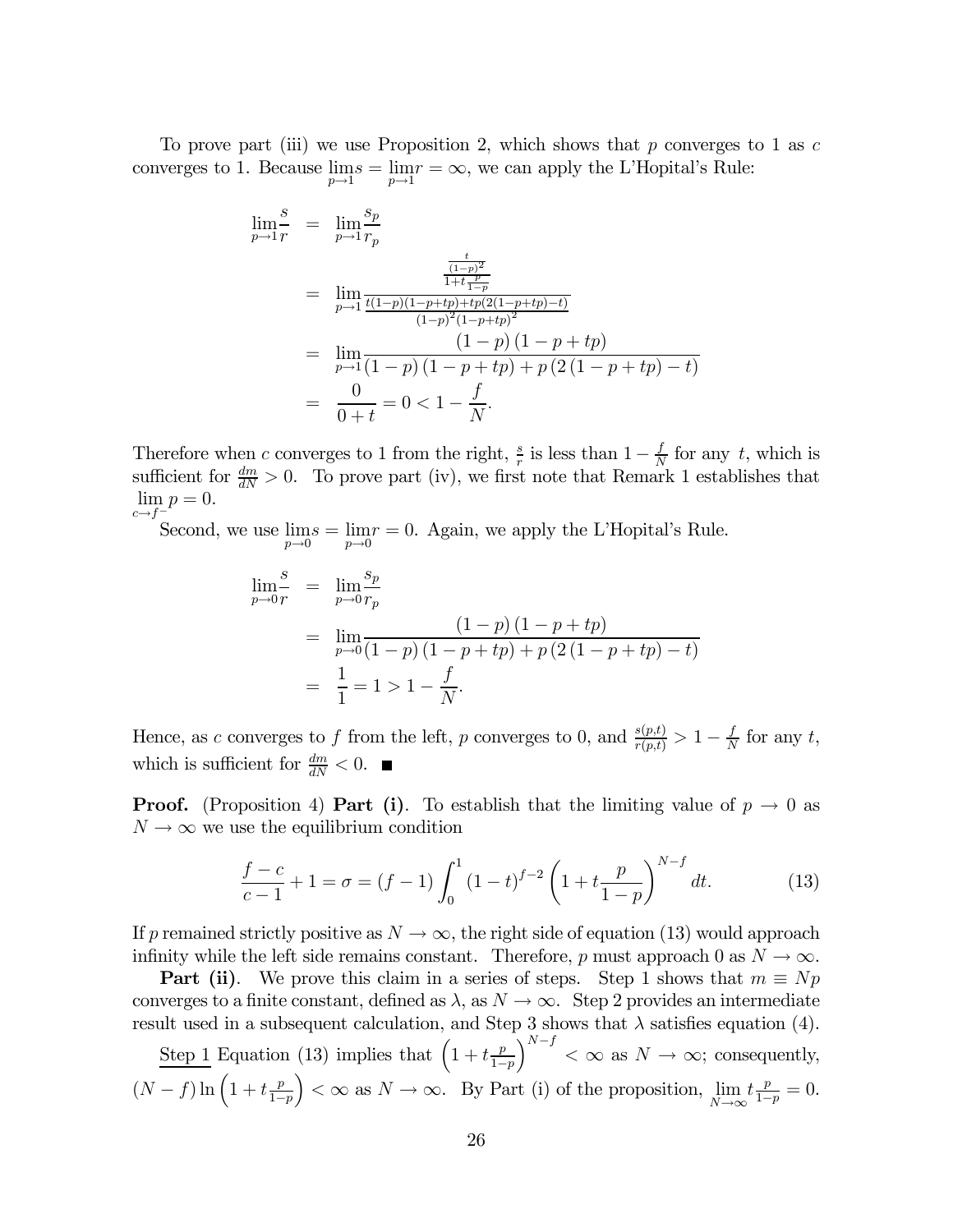Therefore  $\ln \left( 1 + t \frac{p}{1-p} \right)$  $\left( \begin{array}{c} \n\lambda & -\frac{p}{1-p} \text{ as } N \to \infty. \n\end{array} \right)$  Thus we have  $t \frac{N-f}{N}$  $\frac{m}{1-p} = (N-f) t \frac{p}{1-p}$  $\infty$  as  $N \to \infty$ , implying that the limiting value of  $m$  (as  $\to \infty$ ) is finite. Moreover, Proposition 3ii shows that  $\frac{dm}{dN} > 0$  for N sufficiently large. Thus we know that as  $N \to \infty$ , m increases in N but is finite, implying that  $\lim_{N \to \infty} m$  must exist. We define  $\lim_{N\to\infty} m = \lambda.$ 

Step 2 Let  $n = N-1$ , and  $q = f-1$ . We want to show that  $\lim_{n \to \infty} (1 + t \frac{m}{n+1-m})^{n-q} =$  $e^{t\lambda}$ . To this end, let  $R(n) = \left(1 + \frac{tm}{n+1-m}\right)$  $\int_{0}^{\frac{n+1-m}{tm}}$  and  $S(n) = tm \frac{n-q}{n+1-m}$ . By Step 1,  $\lim_{n \to \infty} \frac{tm}{n+1-m} = 0$ . Making use of the property that  $\lim_{x \to 0} (1+x)^{\frac{1}{x}} = e$ , we have  $\lim_{n \to \infty} R(n) =$ . Also, we have

$$
\lim_{n \to \infty} S(n) = t \lim_{n \to \infty} m\left(\frac{1 - \frac{q}{n}}{1 + \frac{1}{n} - p}\right) = t \left(\lim_{n \to \infty} m\right) \left(\lim_{n \to \infty} \frac{1 - \frac{q}{n}}{1 + \frac{1}{n} - p}\right) = t\lambda,
$$

where the second equality makes use of the algebraic limit theorem that  $\lim_{n\to c} (a(n) b(n)) =$  $\left(\lim_{n\to c}a(n)\right)\left(\lim_{n\to c}b(n)\right)$  if both  $\lim_{n\to c}a(n)$  and  $\lim_{n\to c}b(n)$  exist. We have

$$
\lim_{N \to \infty} R(n)^{S(n)} = \lim_{N \to \infty} e^{S(n) \ln R(n)} = e^{\lim_{N \to \infty} (S(n) \ln R(n))} = e^{(\lim_{N \to \infty} S(n))(\lim_{N \to \infty} \ln R(n))}
$$

$$
= e^{(\lim_{N \to \infty} S(n))(\ln \lim_{N \to \infty} R(n))} = \left[e^{\ln \lim_{N \to \infty} R(n)}\right]^{\lim_{N \to \infty} S(n)} = (\lim_{N \to \infty} R(n))^{\lim_{N \to \infty} S(n)}.
$$
(14)

The second inequality in equation (14) uses the property that  $\lim_{n\to\infty} d^{R(n)} = d^{\lim_{n\to\infty} R(n)}$ , where d is any positive real number; the third equality is by the algebraic limit theorem. The fourth equality uses the fact that  $\lim_{n\to c} \ln z(n) = \ln \left( \lim_{n\to c} z(n) \right)$  for any  $z(n)$ . To confirm this property, define  $y(n) = \ln z(n)$ . We have  $\lim_{n \to c} z(n) = \lim_{n \to c} e^{y(n)} = \lim_{n \to c} e^{\ln e^{y(n)}}$  $\lim_{e^{n\to c}} (\ln e^{y(n)}) = e^{\lim_{n\to c} (\ln z(n))}$ ; taking logs of each part of this chain of equalities implies  $\ln\left(\lim_{n\to c}z(n)\right)=\lim_{n\to c}\left(\ln z(n)\right).$ 

Thus we have

$$
\lim_{n \to \infty} \left( 1 + t \frac{m}{n+1-m} \right)^{n-q} = \lim_{N \to \infty} \left[ R(n) \right]^{S(n)} = \left( \lim_{n \to \infty} R(n) \right)^{\lim_{n \to \infty} S(n)} = e^{t\lambda}
$$

where the second inequality uses equation (14).

Step 3 We now show that equation (4) implicitly defines  $\lambda$ , the limiting value of m. Using equations (2) and (11) we write the equilibrium condition as

$$
\frac{1}{c-1} = \int_0^1 (1-t)^{q-1} \left(1 + t \frac{m}{n+1-m}\right)^{n-q} dt.
$$
 (15)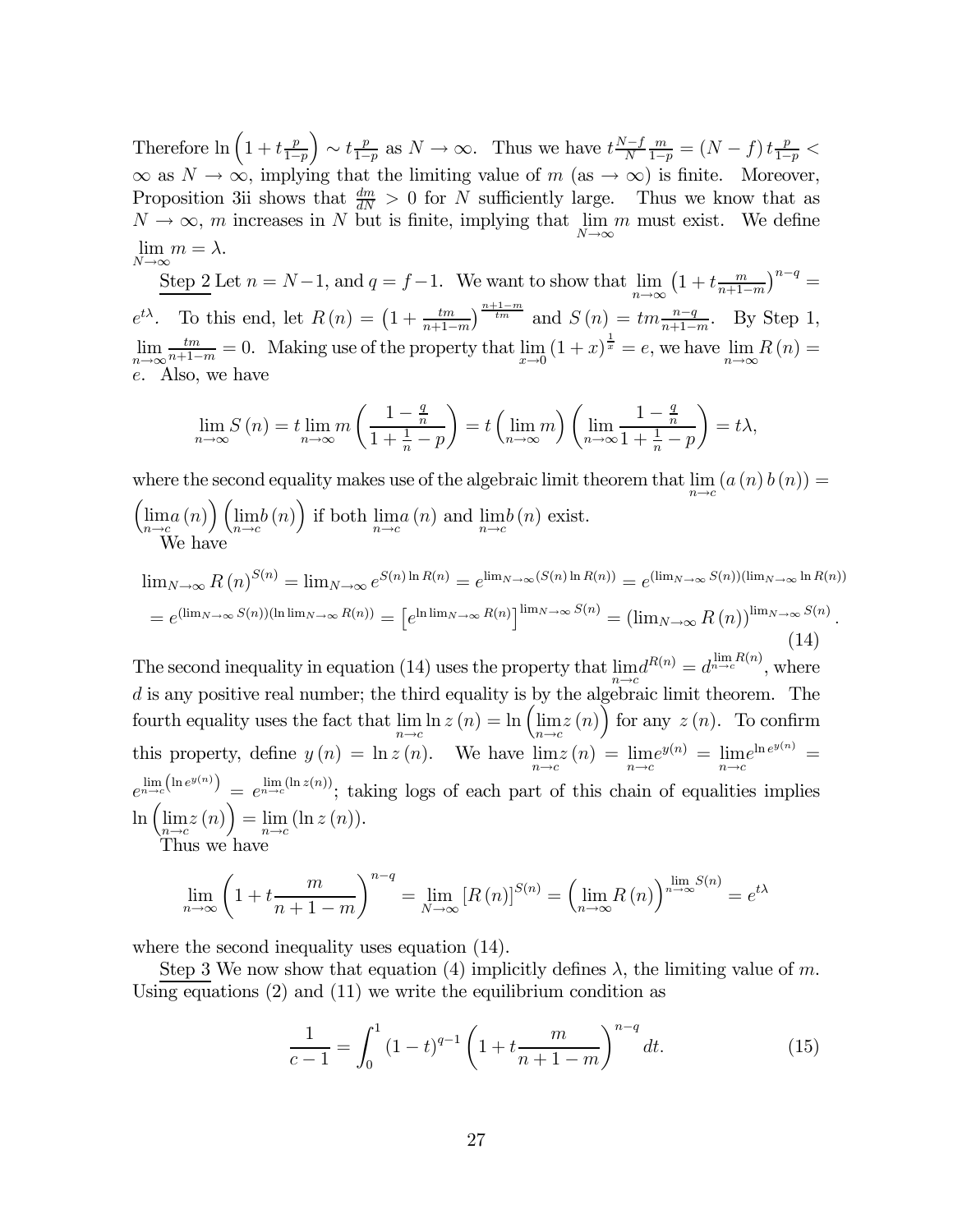We have

$$
\frac{1}{c-1} = \lim_{n \to \infty} \int_0^1 (1-t)^{q-1} \left(1 + t \frac{m}{n+1-m}\right)^{n-q} dt
$$
  
= 
$$
\int_0^1 \left[ \lim_{n \to \infty} (1-t)^{q-1} \left(1 + t \frac{m}{n+1-m}\right)^{n-q} \right] dt
$$
  
= 
$$
\int_0^1 (1-t)^{q-1} e^{t\lambda} dt.
$$
 (16)

The first equality comes from taking limits of both sides of equation (15); the third equality comes from step 2; the second equality, where we pass the limit operator through the integral, is nontrivial, and requires that we use the "dominated convergence theorem". This theorem states that the second equality in equation (16) is valid if we can find a function  $l(t)$  that is independent of n and integrable (that is,  $\int_0^1 l(t) dt < \infty$ ) and "dominates"  $h_n(t)$  (that is,  $|h_n(t)| \leq l(t)$ ), where

$$
h_n(t) = (1-t)^{q-1} \left( 1 + t \frac{m}{n+1-m} \right)^{n-q}
$$

is the integrand in the second line of equation (16). We construct the function  $l(t)$ in a separate lemma, available on request, thus establishing the validity of the second equality in equation (16).

**Part (iii).** When  $N$  is finite, membership of the mixed strategy equilibrium follows a binomial distribution. Parts (i) and (ii) of the proposition show that  $p \to 0$  and  $m \to \lambda$  when  $N \to \infty$ . Then by Poisson Limit Theorem, the membership of the mixed strategy equilibrium follows a Poisson distribution with parameter  $\lambda$ , when  $N \to \infty$ .

We include the final lemma, used in the proof of Proposition 4 for the sake of completeness.

**Lemma 1** It is valid to pass the limit operator through the integral, i.e.

$$
\lim_{n \to \infty} \int_0^1 (1-t)^{q-1} \left(1 + t \frac{m}{n+1-m}\right)^{n-q} dt = \int_0^1 \left[ \lim_{n \to \infty} (1-t)^{q-1} \left(1 + t \frac{m}{n+1-m}\right)^{n-q} \right] dt.
$$

**Proof.** (Lemma 1) We rewrite the integrand  $h_n(t)$  as

$$
(1-t)^{q-1} \left[ \left( 1 + \frac{tm}{n+1-m} \right)^{\frac{n+1-m}{tm}} \right]^{\frac{tm}{n+1-m}(n-q)}.
$$
 (17)

We now construct the function  $l(t)$  that satisfies the conditions of the dominated con-

vergence theorem (integrability and dominance), using Steps (a) and (b) as follows.

Step (a): We first show that for any  $x > 0$ ,  $\left(1 + \frac{1}{x}\right)^x$  increases in x, i.e. we show that the derivative of  $\left(1+\frac{1}{x}\right)^x$  is positive:

$$
\frac{d\left(1+\frac{1}{x}\right)^x}{dx} = \frac{de^{x\ln\left(1+\frac{1}{x}\right)}}{dx} = e^{x\ln\left(1+\frac{1}{x}\right)} \left[\ln\left(1+\frac{1}{x}\right) + \frac{x\left(-\frac{1}{x^2}\right)}{1+\frac{1}{x}}\right]
$$

$$
= e^{x\ln\left(1+\frac{1}{x}\right)} \left[\ln\left(1+\frac{1}{x}\right) - \frac{1}{x+1}\right] > 0.
$$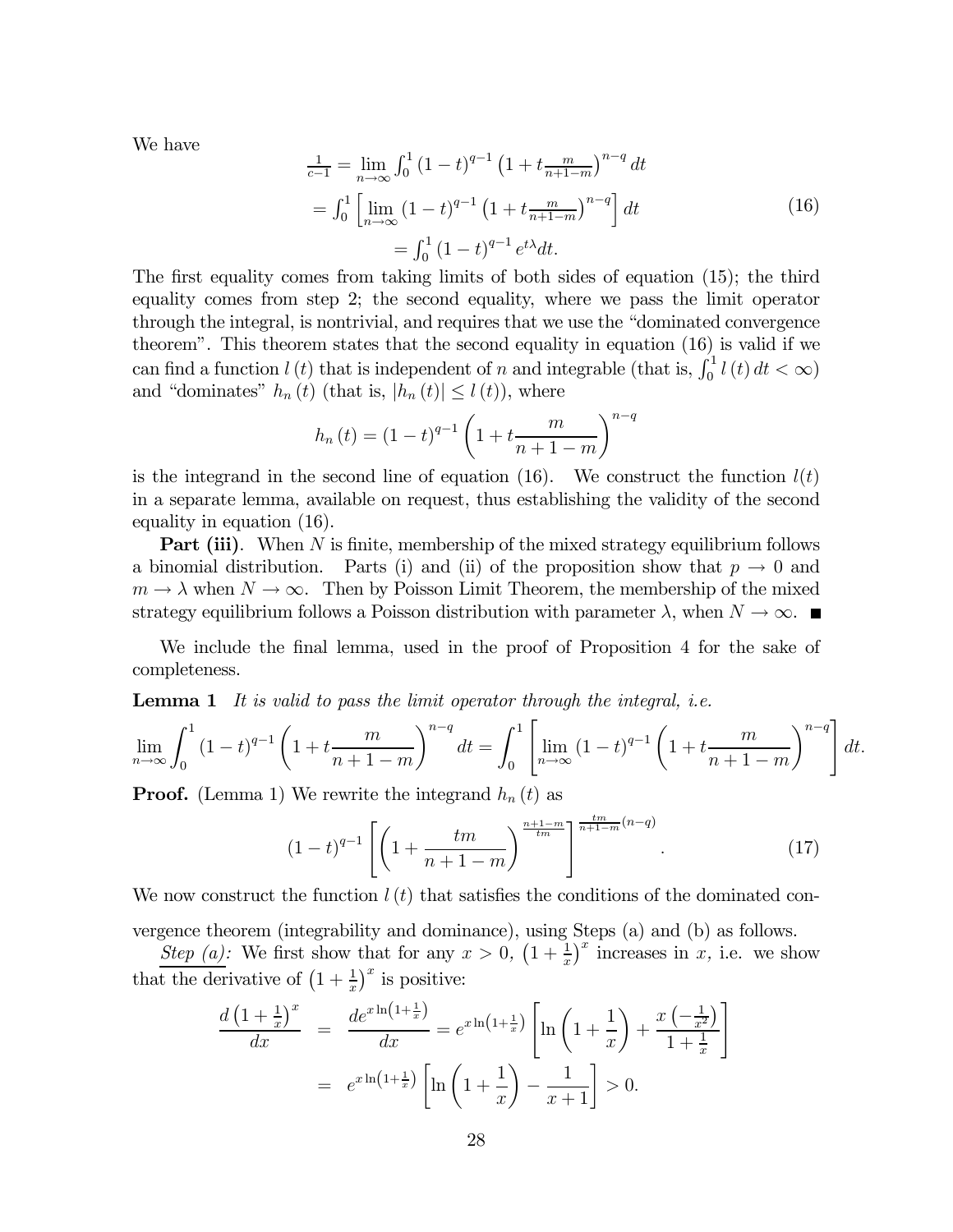Note that  $\lim_{x \to 0} [\ln (1 + \frac{1}{x}) - \frac{1}{x+1}] = \infty$ ,  $\lim_{x \to \infty} [\ln (1 + \frac{1}{x}) - \frac{1}{x+1}] = 0$ , and  $\frac{d \left[\ln\left(1+\frac{1}{x}\right)-\frac{1}{x+1}\right]}{dx} = \frac{-\frac{1}{x^2}}{1+}$  $x^2$  $1+\frac{1}{x}$  $+$  $\frac{1}{(x+1)^2} = \frac{1}{x+1} \left( \frac{1}{x+1} - \frac{1}{x} \right)$  $\setminus$  $< 0.$ 

Thus  $\ln\left(1+\frac{1}{x}\right)-\frac{1}{x+1}$  is always positive. As a result,  $\frac{d\left(1+\frac{1}{x}\right)^x}{dx}$  $\frac{f(x)}{dx}$  is always positive. Step (b): In this step, we construct the function  $l(t)$ . Using the definition  $x =$  $\frac{n+1-m}{tm} = \frac{1}{t}$  $\left(-1 + \frac{1}{p}\right)$ ), we have  $\left(1 + \frac{tm}{n+1-m}\right)$  $\int_{0}^{\frac{n+1-m}{tm}} = (1+\frac{1}{x})^x$ . As *n* increases, *p* decreases (by Proposition 3(i), thus x increases, and  $\left(1+\frac{1}{x}\right)^x$  increases by Step (a). Also we know that  $\lim_{n \to \infty} (1 + \frac{1}{x})^x = e$ . Hence,  $(1 + \frac{1}{x})^x < e$ , and we have

$$
h_n(t) < (1-t)^{q-1} \, e^{t\left[\frac{m(n-q)}{n+1-m}\right]}.\tag{18}
$$

By the algebraic limit theorem  $\lim_{n \to \infty} \frac{m(n-q)}{n+1-m} = \left(\lim_{n \to \infty} m\right) \left(\lim_{n \to \infty} \frac{1-\frac{q}{n}}{1+\frac{1}{n}-p}\right)$ ´ Given any positive  $\varepsilon_2$ , we can find  $n^*$  such that  $\left| \frac{m(n-q)}{n+1-m} - \lambda \right| < \varepsilon_2$  for any  $n \geq n^*$ . Note that m depends on *n*. Thus  $n^*$  depends on  $\varepsilon_2$  only, independent of *n*. Let  $l(t) = (1-t)^{q-1} e^{tv}$ where  $v = \max\{\max_{n \leq n^*} \}$  $\frac{m(n-q)}{n+1-m}, \lambda+\varepsilon_2$ , which is independent of n. Thus  $l(t)$  is independent of  $n$ . We have

$$
0 < h_n(t) < (1-t)^{q-1} \, e^{t\left[\frac{m(n-q)}{n+1-m}\right]} \le l\left(t\right). \tag{19}
$$

Thus  $|h_n(t)| < l(t)$ , i.e.,  $h_n(t)$  is dominated by  $l(t)$ . Also, since m is finite,  $\frac{m(n-q)}{n+1-m}$  is finite, v is finite, and thus  $l(t)$  is finite, so  $l(t)$  is integrable. As a result, by dominated convergence theorem, the second equality of (16) holds.  $\blacksquare$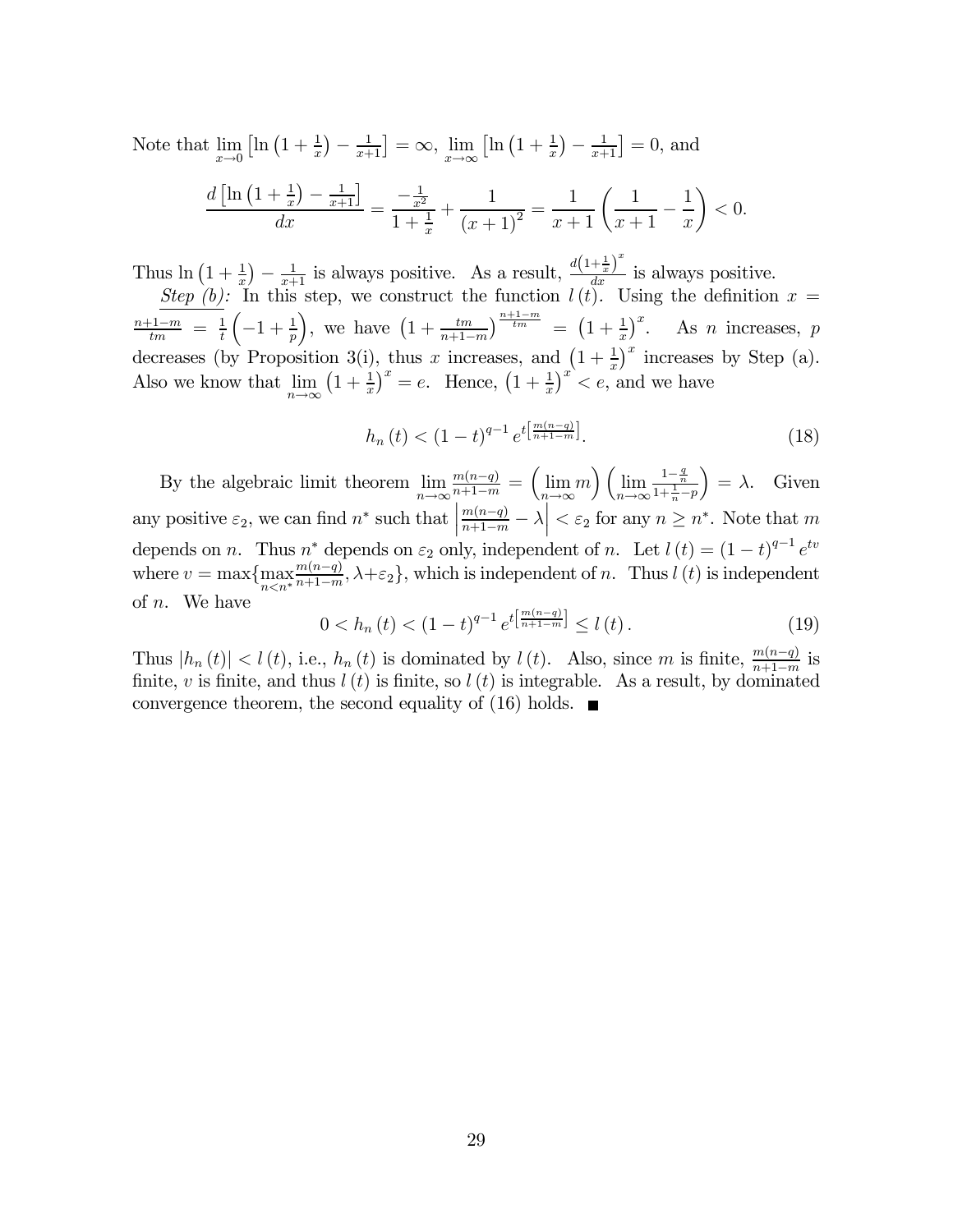## References

- Bagnoli, M., and B. L. Lipman (1988): "Successful Takeovers without Exclusion," Review of Financial Studies, pp. 89—110.
- BARRETT, S. (1994): "Self-enforcing International Environmental Agreements,"  $Ox$ ford Economic Papers, 46, 878—894.
	- (1997): "Heterogenous International Agreements," in *International Environ*mental Negotiations: Strategic Policy Issues, ed. by C. Carraro. Edward Elgar, Cheltenham, 9-25.
- (1999): "A theory of full international cooperation," Journal of Theoretical Politics, 11(4), 519—41.
- (2002): "Consensus Treaties," Journal of Institutional and Theoretical Politics, 158, 519—41.
- (2003): *Environment and Statecraft*. Oxford University Press.
- (2006): "Climate Treaties and Breakthrough Technologies," *American Eco*nomic Review, 96, 22—25.
- BAYRAMOGLU, B. (2010): "How does the design of international environmental agreements affect investment in environmentally-friendly technology," Journal of Regulatory Economics, 37, 180—195.
- BENEDICK, R. (2009): Foreword to "Negotiating Environment and Science" by Richard Smith. Resource for the Future, Washington DC.
- BURGER, N., AND C. KOLSTAD (2009): "Voluntary public goods provision: coaltion formation and uncertainty," NBER Working Papers 15543.
- Carraro, C., C. Marchiori, and S. Oreffice (2009): "Endogenous minimum participation in international environmental treaties," Environmental and Resource Economics, 42, 411—425.
- Carraro, C., and D. Siniscalco (1993): "Strategies for the International Protection of the Environment," Journal of Public Economics, 52, 309—28.
- Chander, P., and H. Tulkens (1995): "A core-theoretic solution for the design of cooperative agreements on transfrontier pollution," International Tax and Public Finance, 2(2), 279—293.
	- (1997): "The core of an economy with multilateral environmental externalities," International Journal of Game Theory, 26, 379—401.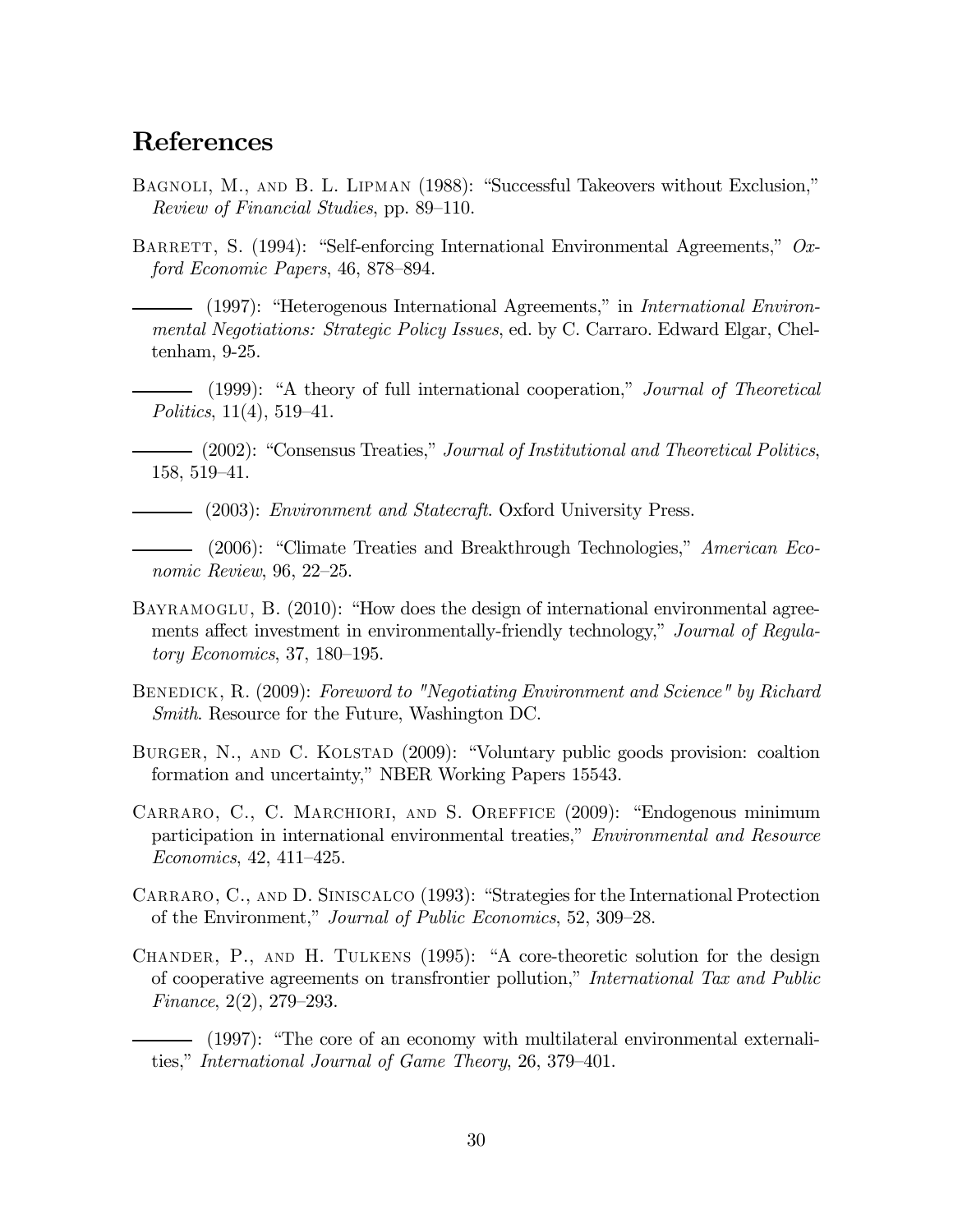- Chwe, M. S. (1994): "Farsighted Coalitional Stability," Journal of Economic Theory, 63, 299—325.
- Crawford, V. P., and J. Haller (1990): "Leaning How to Cooperate: Optimal Play in Repeated Coordination Games," Econometrica, 58, 571—95.
- DANNENBERG, A., A. LANGE, AND B. STURM (2009): "On the formation of coalitions to provide public goods — experimental evidence from the lab," Working paper.
- D'ASPREMONT, C., A. JACQUEMIN, J. GABSZEWICZ, AND J. WEYMARK (1983): "On the Stability of Collusive Price Leadership," Canadian Journal of Economics, 16(1), 17—25.
- DIXIT, A., AND M. OLSON (2000): "Does Voluntary Participation undermine the Coase Theorem," Journal of Public Economics, 76, 309 — 335.
- ECCHIA, G., AND M. MARIOTTI (1998): "Coalition Formation in International Environmental Agreements and the Role of Institutions," European Economic Review,  $42(3-5), 573-582.$
- Finus, M. (2001): Game Theory and International Environmental Cooperation. Cheltenham:Edward Elgar.
- Finus, M., and S. Maus (2008): "Modesty may pay!," Journal of Public Economic Theory, 10, 801—826.
- Golombek, R., and M. Hoel (2005): "Climate Policy under Technology Spillovers," Environmental and Resource Economics, 31, 201—227.
	- (2006): "Second-best Climate Agreements and Technology Policy," *Advances* in Economic Analysis and Policy, 6.
- (2008): "Endogenous Technology and Tradable Emission Quotas," Resource and Energy Economics, 30, 197—208.
- Harsanyi, J. (1973): "Games with Randomly Disturbed Payoffs: A New Rationale for Mixed Strategy Equilibrium Points," International Journal of Game Theory, 2, 1—23.
- Hoel, M. (1992): "International Environmental Conventions: the case of uniform reductions of emissions," Environmental and Resource Economics, 2, 141—59.
- Hoel, M., and A. de Zeeuw (2009): "Can a Focus on Breakthrough Technologies Improve the Performance of International Environmental Agreements," NBER Working Paper.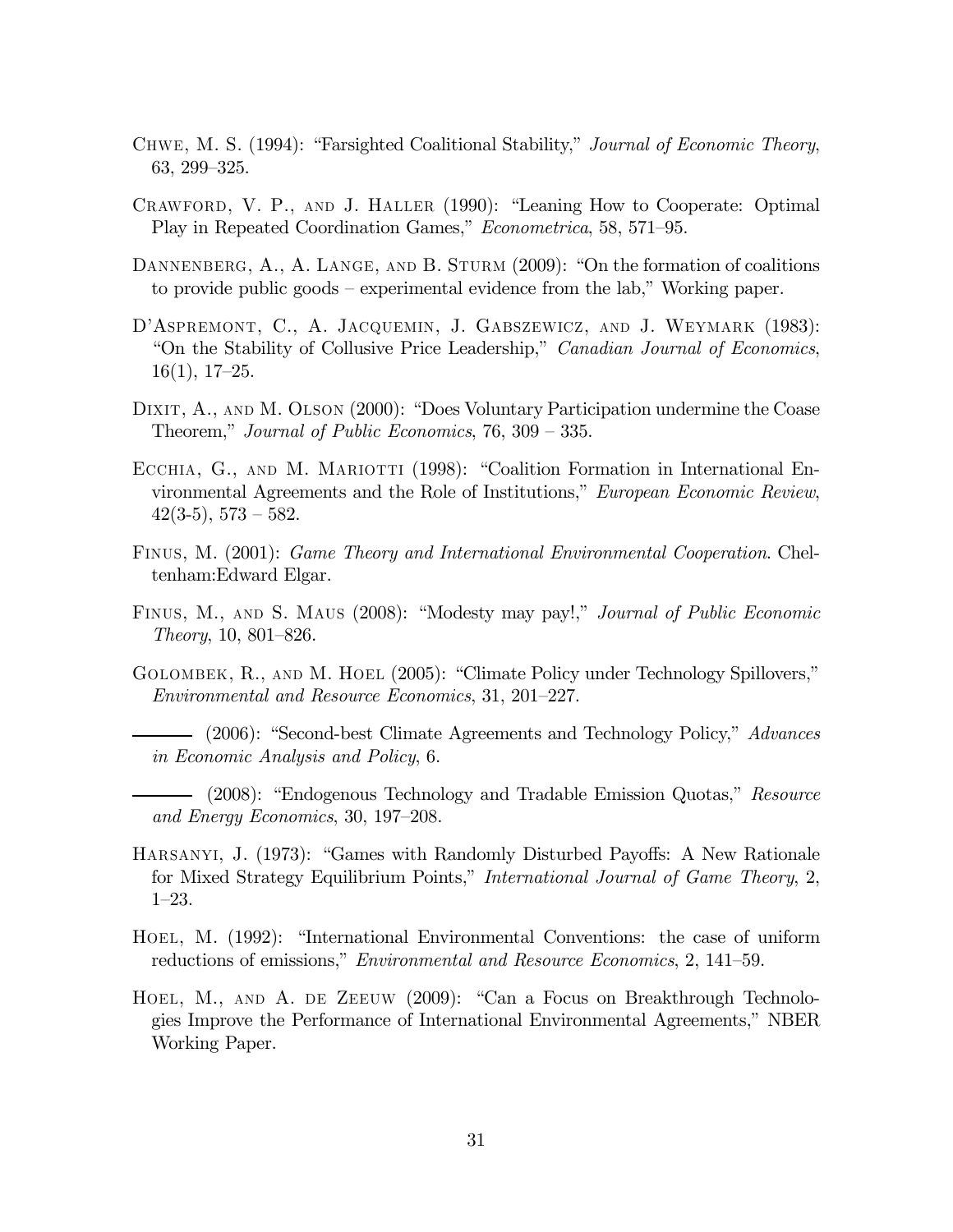- Holmstrom, B., and B. Nalebuff (1992): "To the Raider Goes the Surplus? A Reexamination of the Free-rider Problem," Journal of Economics and Management Strategy, 1, 37—62.
- Hong, F., and L. Karp (2011): "International environmental agreements with mixed strategies and investment," Working Paper.
- IOANNIDIS, A., A. PAPANDREOU, AND E. SARTZETAKIS (2000): "International environmental agreements: A literature review," University of Laval.
- KARP, L., AND L. SIMON (2011): "Participation games and international environmental agreements: a non-parametric model," Giannini Foundation working paper.
- Kohnz, S. (2006): "Ratification Quotas in International Agreements: An Example of Emission Reduction," Munich Economics Discussion Paper 2006-10.
- Kolstad, C. D. (2011): Environmental Economics. Oxford University Press, New York, second edn.
- KOSFELD, M., A. OKADA, AND A. RIEDL (2009): "Institution formation in public goods games," American Economic Review, 99, 1335—1355.
- MAKRIS, M. (2009): "Private Provision of Discrete Public Goods," *Games and Eco*nomic Behavior, 67, 292—99.
- Maskin, E. (2003): "Bargaining, Coalitions and Externalities," Presidential Address to the Econometric Society.
- McGinty, M. (2010): "International Environmental Agreements as Evolutionary Games," Environmental and Resource Economics, 45, 251—269.
- Murdoch, J., T. Sandler, and W. Vijverberg (2003): "The Paraticipation Decision versus the Level of Partication in an Environmental Treaty," Journal of Public Economics, 87, 337—62.
- Muuls, M. (2004): "The dynamic effect of investment on bargaining positions. Is there a hold-up problem in international agreements on climate change?," London School of Economics.
- Myerson, R. (1998a): "Extended Poisson Games and the Condorcet Jury Theorem," Games and Economic Behavior, 25, 111—131.
	- (1998b): "Population Uncertainty and Poisson Games," *International Journal* of Game Theory, 27, 375—292.

(2005): "A Short Course on Political Economics," Lecture notes, Peking University.